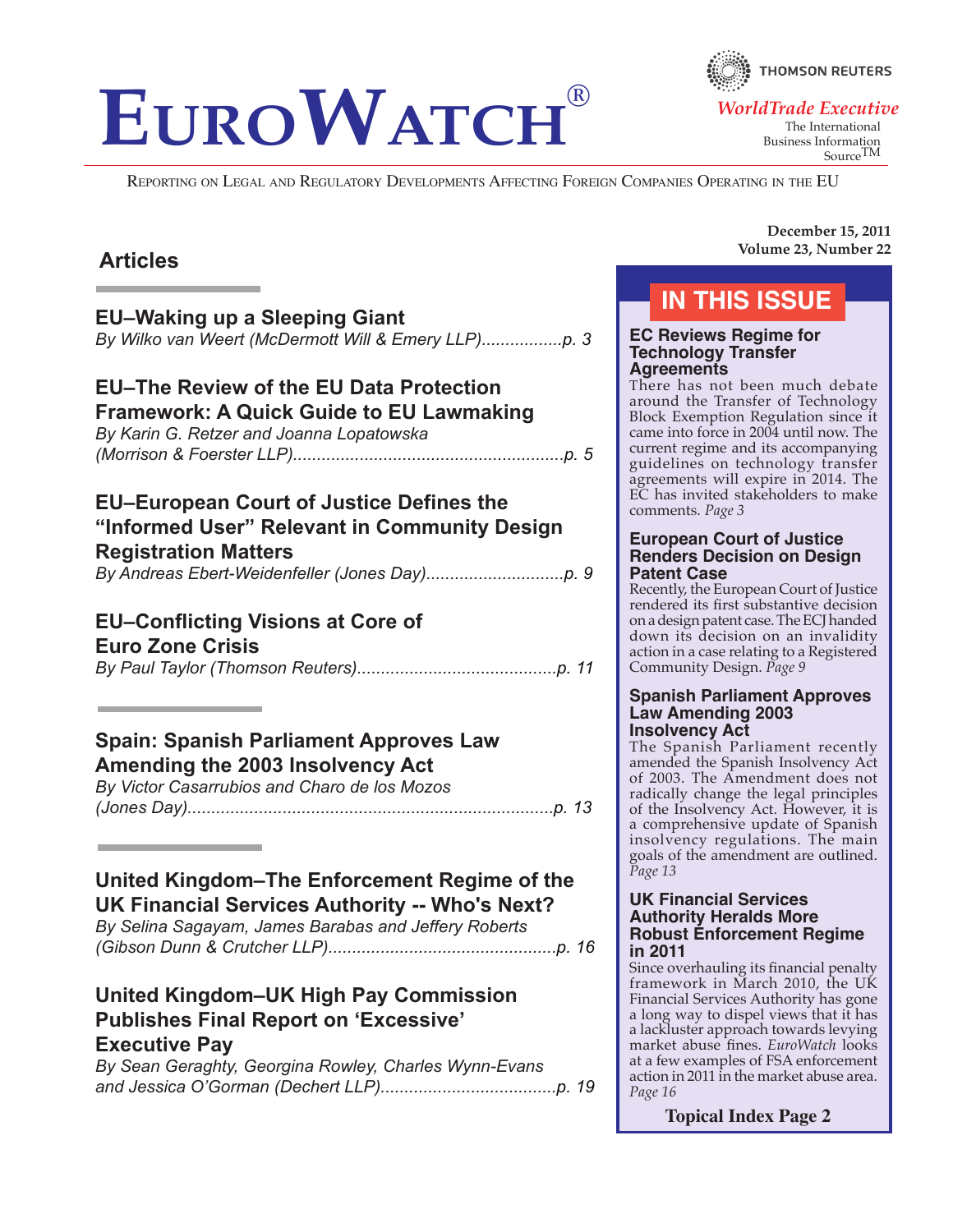# **Topical index**

**On-Line Research Access to Back Issues of**

# *EuroWatch*

**For details, please contact Jay Stanley at Jay.Stanley@Thomsonreuters.com or (978) 287-0301.**

# **EuroWatch®**

**Publisher: Gary A. Brown, Esq.**

**Published by WorldTrade Executive, a part of Thomson Reuters (ISSN 1063-6323) Tel: 978-287-0301; Fax: 978-287-0302 www.wtexecutive.com**

**Managing Editor: Alyson J. Sheehan Executive Editor: Scott P. Studebaker, Esq. Production Editor: Heather J. Martel Marketing: Jon B. Martel**

# **Advisory Board**

**Joan Sylvain Baughan** Keller and Heckman, Brussels and Washington

**Philip Bentley, QC** McDermott Will & Emery/Stanbrook LLP, Brussels

> **Laura M. Brank, Esq.** Dechert LLP, London and Moscow

> > **Alec J. Burnside** Linklaters, Brussels

**José A. Sanchez Dafos** DLA Piper Rudnick Gray Cary, Madrid

> **Donald C. Dowling, Jr.** White & Case LLP, New York

**Peter L'Ecluse** Van Bael & Bellis, Brussels

**Gary N. Horlick, Esq.**  Wilmer Cutler Pickering Hale and Dorr Washington, DC

> **Mark Jones** Norton Rose, London

**Alexander Marquardt** Kramer Levin Naftalis & Frankel, Paris

**Gareth Morgan** Taylor Wessing, London

**Giovanni Nardulli** Gianni, Origoni, Grippo & Partners, Rome

> **Angus Phang** Willoughby & Partners, Oxford

**Daniel J. Plaine, Esq.** Gibson, Dunn & Crutcher, Washington, DC

> **Douglas E. Rosenthal, Esq.**  Sonnenschein Nath & Rosenthal Washington, DC

> > **Melanie Thill-Tayara**  Salans, Paris

**Lode Van Den Hende** Herbert Smith, Brussels

**Edurne Navarro Varona** Uría & Menéndez, Brussels

**Maria Wolleh** Mannheimer Swartling, Berlin

*Unauthorized reproduction in any form is prohibited by law. Copyright* © *2011 by Thomson Reuters/WorldTrade Executive*

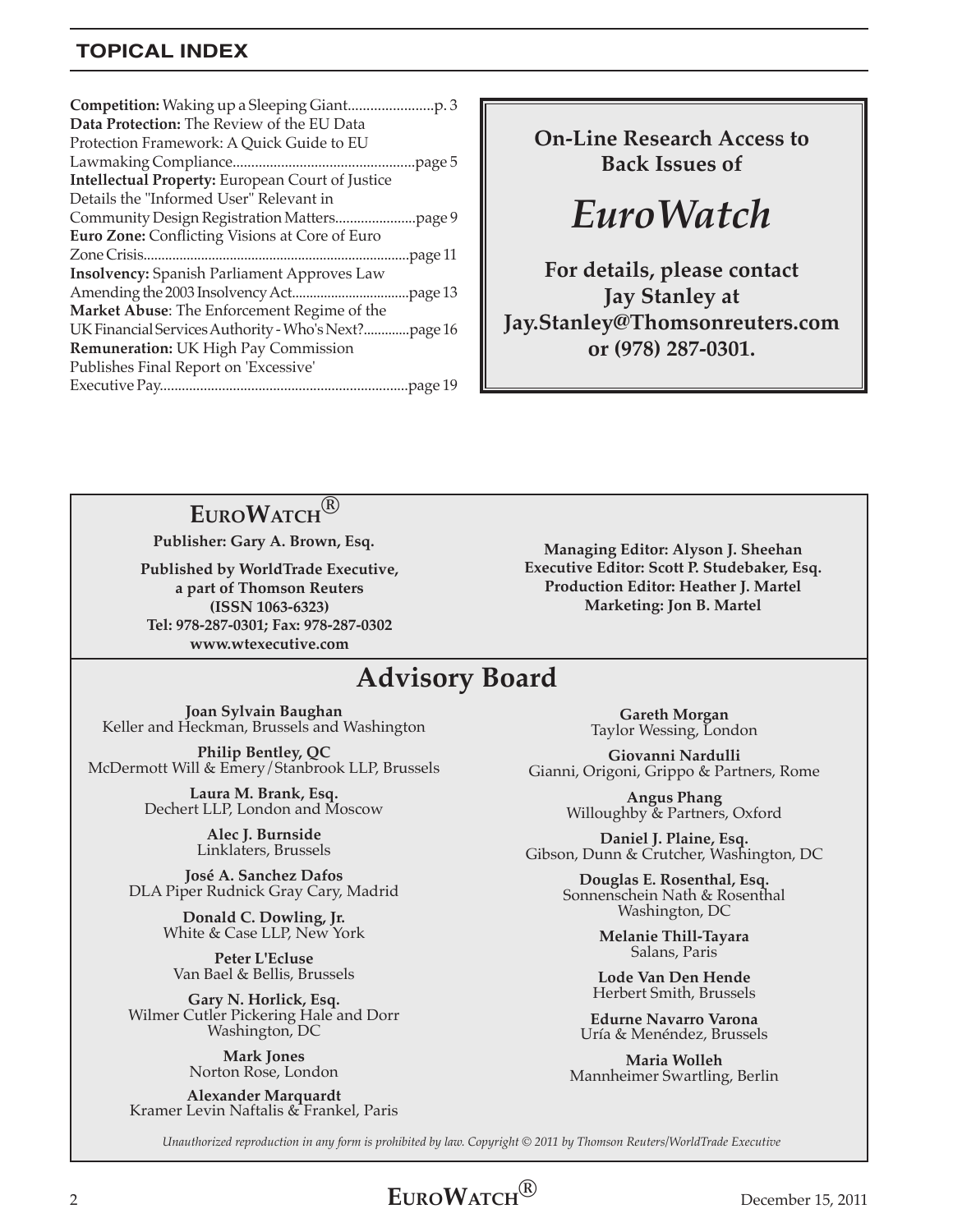# **Waking up a Sleeping Giant**

By Wilko van Weert (McDermott Will & Emery LLP)

There hasn't been much comment or debate around the Transfer of Technology Block Exemption Regulation (TTBER) since it came into force in 2004. But this is now about to change. The current TTBER and its accompanying Guidelines on Technology Transfer Agreements (the Guidelines) will expire in 2014. The European Commission has invited stakeholders to make comments via a questionnaire as a first step in the review process for a new regime.

In essence, the current TTBER determines how the EU competition rules on Cartels and the Abuse of Domi-

Wilko van Weert is a Partner in the international law firm of McDermott Will & Emery, based in its Brussels office. His practice focuses on EU competition, EU regulatory and EU trade law, with a particular emphasis on the interface between competition and intellectual property law. (wvanweert@mwe.com)

nance are applied to technology transfer agreements, which are essentially licensing agreements. The TTBER covers bilateral agreements between competitors and non-competitors.

Instead of a plethora of admissible clauses, the current TTBER provides a "safe harbor" for all agreements that fall into its scope and meet its conditions. Any agreements between a licensor and a licensee concerning the exploitation of licensed technology are therefore exempt if the prescribed market share thresholds are not exceeded, and the agreement concerned does not contain any "hard core" restrictions, such as restriction on a licensee to freely determine the prices of products produced under license.

The Guidelines provide for the assessment framework for those agreements that do not benefit automatically from the safe harbor, but that could nevertheless be considered acceptable from a competition law perspective.

*Waking up a Sleeping Giant,* continued on page 4

### •••••••• **An Important Note to Subscribers** ••••••••

Dear Subscriber:

Thomson Reuters/WorldTrade Executive has decided to stop publishing *EuroWatch*. After the enclosed issue, your subscription will be fulfilled with your choice of the following titles:

- *Practical International Corporate Finance Strategies* (covering international corporate finance from a legal and accounting view)
- *Latin American Law & Business Report*
- *North American Free Trade & Investment Report*
- *Practical European Tax Strategies*
- *Practical International Tax Strategies*
- *Practical Asian Tax Strategies*
- *Practical Mexican Tax Strategies*
- *Practical Latin American Tax Strategies*
- *Practical China Tax and Finance Strategies*

To make this selection or for further information, please contact Jay.Stanley@thomsonreuters.com or at 978- 287-0391 by January 17, 2012. These titles all incorporate the same format that you have been accustomed to – authoritative analysis and advice from recognized experts in the region.

We look forward to continuing to provide you essential information on how your peers are coping with major tax/legal issues.

Sincerely,

 Gary A. Brown *Senior Director*

December 15, 2011 **EUROWATCH**<sup><sup>®</sup> 3</sup>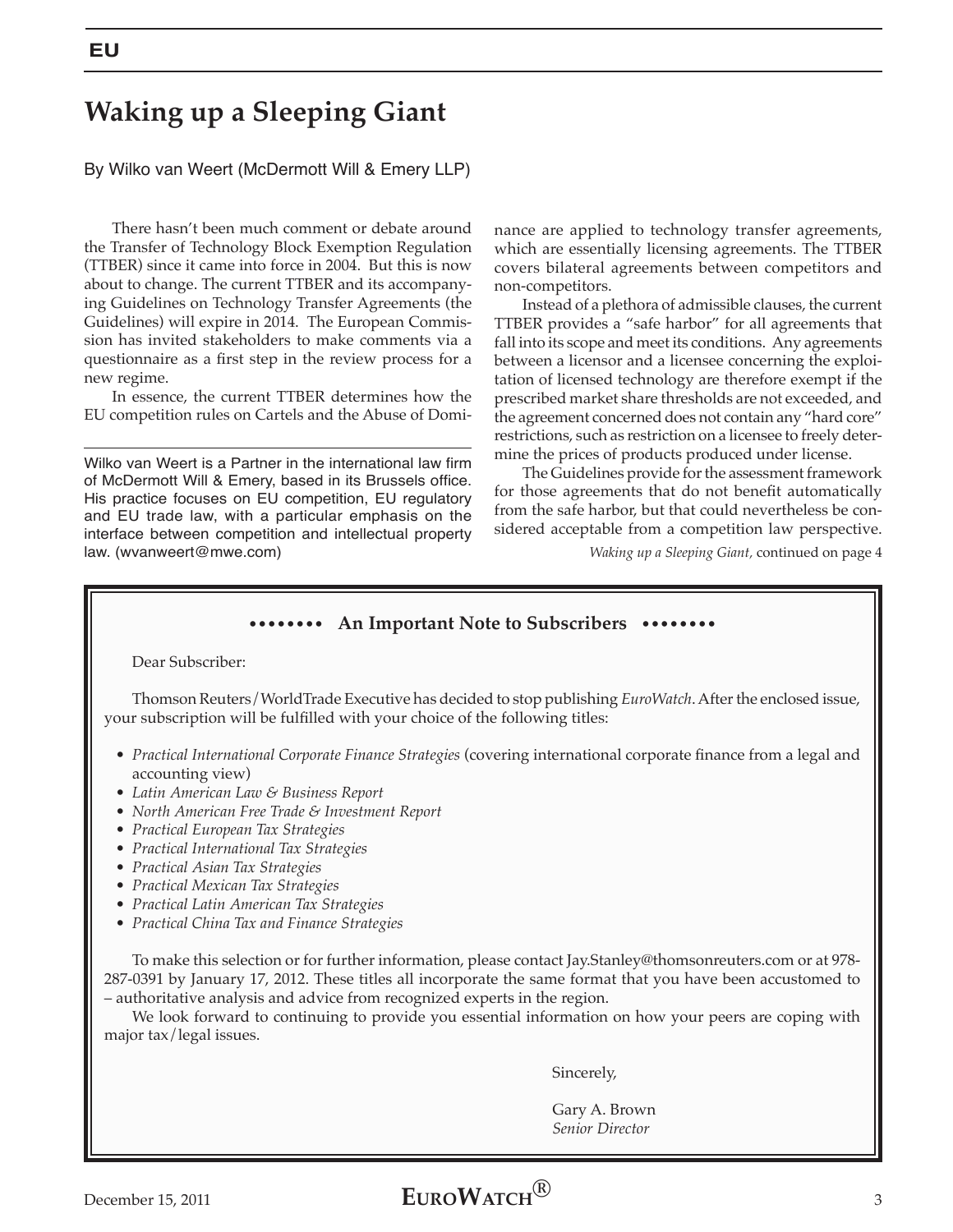## **Waking up a Sleeping Giant** *(from page 3)*

They elaborate on the rules and concept of the TTBER while also outlining how to deal with multiparty licensing agreements such as patent pools.

When the Commission instituted a review process for the old 1996 regime in 2001, the feedback on the draft regulation and its accompanying guidelines was very critical. While much of this criticism was taken into consideration in the final document, one of the main issues with the resulting Guidelines was that they created a degree of legal uncertainty for companies. However, when the regime entered into force, its critics grew quiet, getting used to the idea that Guidelines are not meant to provide an all-encompassing set of rules, but that their application to "real" situations remained the responsibility of the companies themselves. While most companies have made a significant effort to model their license agreements upon the new regime, the Commission has not actively enforced compliance with the TTBER, although there may have been some behind-the-scenes consultations with parties, notably on patent pools.

Through its questionnaire, the Commission wants to get a first impression on how the TTBER has been working in practice for the stakeholders and get their ideas on possible enhancements. Besides general questions such as: the impact the current set of rules has on the stakeholders business, problems raised in relation to the application of the regime, suggestions regarding the clarification of the terminology utilized, or the need to keep a block exemption in this field, the Commission addresses very specific issues such as the list of hard core restrictions and restricted restrictions, and the calculation of relevant market shares.

It will be interesting to see whether the Commission is intending to change its view on technology pools. In the framework of the Horizontal Guidelines that were published early in 2011, the Commission provided guidance on standard-setting processes. Increasingly, though, standard-setting processes have been linked to the exploitation of intellectual property rights in the context of technology pools, which suggests that the rules on technology pools may become a focus in this consultation process.

**The Guidelines provide for the assessment framework for those agreements that do not benefit automatically from the safe harbor, but that could nevertheless be considered acceptable from a competition law perspective.** 

Clearly all stakeholders that have worked with the current set of rules will have a real interest in its improvement and should find it worthwhile to take part in the consultation process. As experience shows, the Commission is generally receptive to valid arguments that are made by stakeholders.

It is likely that there will be a second consultation when the Commission has formulated its concrete proposals. However, in order to be involved in the shaping of these proposals and not just in the polishing of them, it is important to submit a completed questionnaire and comments ahead of the February 3, 2012 deadline for the current consultation.  $\square$ 

# **Invitation to Publish**

Since 1991, WorldTrade Executive, has published periodicals and special reports concerning the mechanics of international law and finance. See http://www.wtexecutive. com. If you have authored a special report of interest to multinationals, or compiled data we want to hear from you.

By publishing with WorldTrade Executive, a part of Thomson Reuters, you establish your firm as a thought leader in a particular practice area. We can showcase your work to the many corporate leaders and their advisers who turn to us for insights into complex international business problems. To discuss your project, contact Gary Brown, 978-287- 0301 or Gary.Brown@Thomsonreuters.com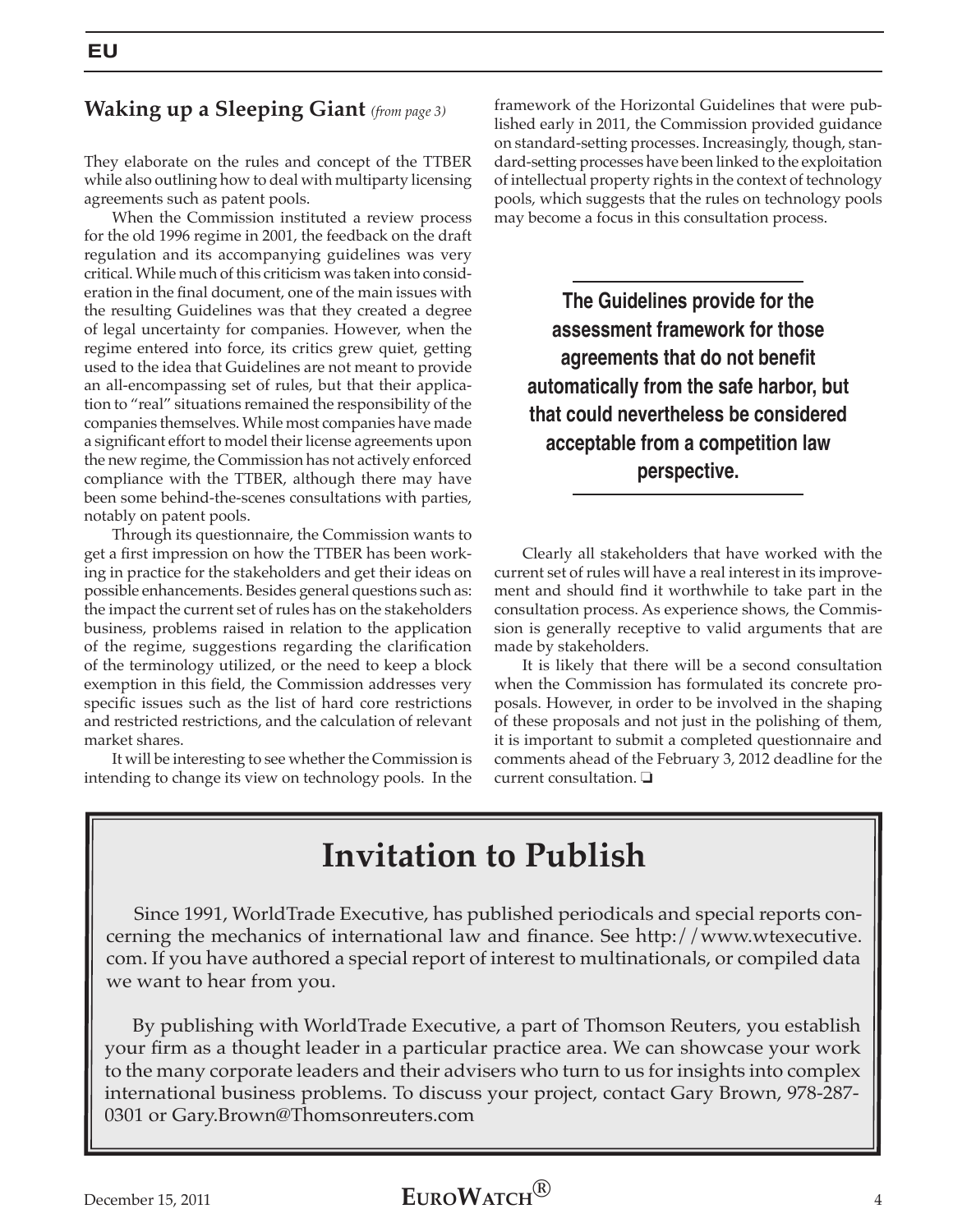# **The Review of the EU Data Protection Framework:**  *A Quick Guide to EU Lawmaking*

By Karin G. Retzer and Joanna Lopatowska (Morrison & Foerster LLP)

It has been more than two years since the review of the EU data protection framework officially started. Despite several announcements from the European Commission ("Commission") and growing expectations from the business sector, the publication of the draft law has been continuously delayed. The European Commission has said it plans to publish its proposal by the end of January 2012.<sup>1</sup> Timing has become a key factor in the review. But there is still a long way to go before any proposal becomes law. The process of adopting EU laws is lengthy, complex, and sometimes unclear for businesses established outside the EU.

Below we outline the main stages that govern EU lawmaking procedures to help organizations prepare for when changes to EU data protection laws are likely to become effective.

We also summarize some of the implications of changes considered by the Commission's data protection service. The draft regulation, if adopted "as is," would broaden the geographic scope of EU data protection law and entitle individuals to file complaints at their place of residence, irrespective of the location of the organization holding the data. While leaving many of the principles intact, the regulation would substantially increase liabilities, particularly for service providers, and allow for collective redress. The draft also proposes broad security breach notification requirements for all data types and across sectors.

### *Who are the players?*

There is no single body acting as a legislature in the EU. Instead, the power to adopt laws is spread out among three institutions:

Karin Retzer is Of Counsel in the Brussels office of Morrison & Foerster. Ms. Retzer's practice focuses on the legal aspects of data protection and electronic commerce. She counsels clients on worldwide privacy and data security compliance projects, and assists with questions regarding the international transfer of personal data, the handling of data in sourcing transactions, and e-discovery. (kretzer@mofo.com.) Joanna Lopatowska is an Associate in the Brussels office of Morrison & Foerster. Dr. Lopatowska advises clients regarding their obligations under domestic and international privacy and data security laws. She assists clients regarding compliance with European data protection laws, including in relation to registration with data protection authorities, privacy policies and procedures, data breach, and cross-border data transfers. (jlopatowska@mofo.com)

- The European Commission: a body made of 27 Commissioners (politicians appointed by each EU country) and supporting staff that has the expertise and legal and technical knowledge to prepare draft laws;
- The European Parliament: a directly-elected body composed of 751 members ("MEPs") elected once every five years by voters across the EU;

**While leaving many of the principles intact, the regulation on EU Data protection would substantially increase liabilities, particularly for service providers, and allow for collective redress.** 

• The Council of the European Union: the main decision-making body representing the governments of EU Member States and composed of 27 national ministers. Unlike national governments, it does not have a fixed composition, but depending on the laws to be adopted the composition changes. For example, to adopt the data protection law, Ministers responsible for data protection in their national jurisdiction (most commonly internal affairs or justice) meet.

### **The Process, Step by Step**

In the EU, the Commission has the power to initiate legislation. Thus, the Commission must first prepare, formally adopt, and publish a draft law. Before that happens, it takes months, and sometimes years, to consult various private groups and public institutions, prepare the draft, and assess its potential economic, social, and environmental impact. The Commission is currently still in this first stage of reviewing the EU's data protection law.

Once the Commission has finalized its proposal, it sends the draft law to the Parliament and to the Council, which review the proposal in parallel and suggest amendments.

According to the procedure established in the treaties governing the EU, to adopt data protection laws the Council and the Parliament must reach an agreement on

*EU Data Protection,* continued on page 6

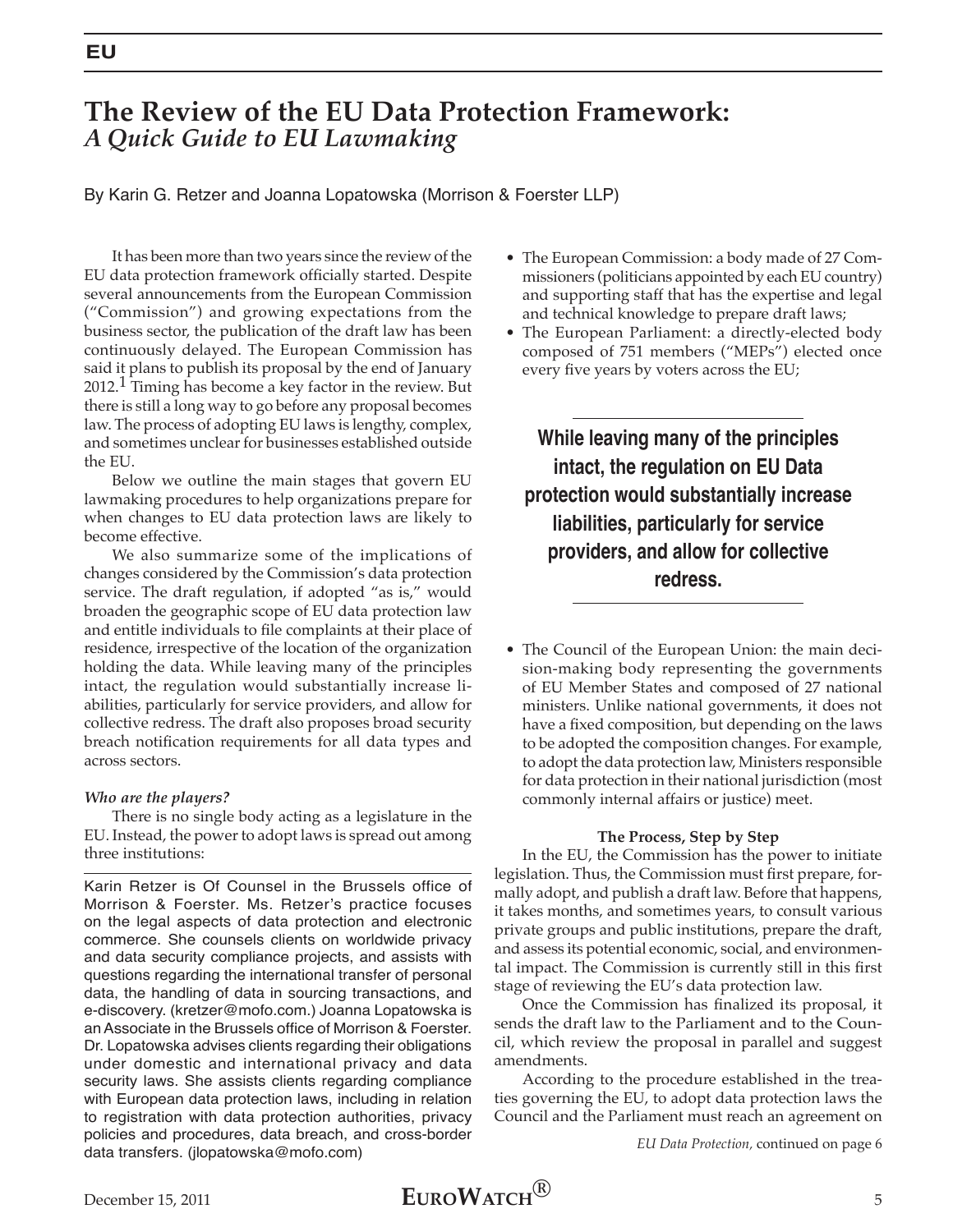### **EU Data Protection** *(from page 5)*

the final wording of the text. Unlike national parliaments, the European Parliament does not have self-standing legislative powers; i.e., it cannot pass laws alone, but must act in cooperation with the Council. In this procedure, called the "ordinary legislative procedure" both institutions share equal powers to adopt the law. This means that they must work out a robust compromise. Achieving this may take many months.

There is no time limit to adopt the law. The road to reaching a compromise may, but does not have to, include three stages:

- 1. In the first stage, the Parliament, voting by a simple majority, proposes to the Council a revised text with amendments.
- a. If the Council approves the Parliament's position, then the law is adopted.
- b. If not (which is usually the case), the Council must propose its own position, adopt an amended text in the form of a so-called 'common position' and pass it back to the Parliament with detailed explanations.

If the Parliament agrees with the Council's proposal, the law is adopted. According to the official Parliament statistics from the previous legislature (2004-2009), 72% of agreements were reached in the first stage, with the average length of the procedure being about 15 months. The longest procedure took almost 48 months (or 4 years).

- 2. If the Council and the Parliament cannot agree upon amendments, the procedure goes into the second reading. The Parliament and the Council can again propose amendments.
- a. If the Parliament approves the Council's proposal in full, or does not express an opinion, the law is adopted.
- b. The Parliament may modify the Council's proposal and pass it back for Council's consideration.
- c. If the Parliament rejects the Council's text, the procedure fails and the institutions must move on to the third stage. This may also happen if the Commission rejects the amendments. In such a case, the Council does have the power to act unanimously to pass the law if it so chooses.

Despite the official deadline to reach a compromise within four months, the Parliament's statistics indicate that 23% of agreements were reached in the second reading and the average procedure took about 31 months; the longest procedure took 108 months (or 9 years).

3. If an agreement cannot be reached, the institutions convene the Conciliation Committee. It is made up of 27 representatives of the Member States, an equal number of MEPs, and the relevant Commissioner. The Committee revises the two positions and draws up a joint text.

- a. If within six weeks there is no agreement on a common text, then the law has failed.
- b. If the Committee approves the text, the Council and Parliament must in addition formally approve it. If either fails to do so, the law is not adopted.

The Parliament statistics indicate that only 5% of agreements went through the conciliation procedure, and the average procedure took about 43 months; the longest procedure took 159 months (or 13 years).

The EU data protection review is likely to impact many different areas within the EU and, as such, will involve many discussions over many months before the EU institutions agree on a common text. It is not yet possible to predict whether agreement will be reached in the first reading or whether the procedure will develop into further stages.

**According to the procedure established in the treaties governing the EU, to adopt data protection laws the Council and the Parliament must reach an agreement on the final wording of the text.** 

#### **Work Behind the Scenes**

The final position of the Parliament is adopted during a plenary session gathering all 751 members of Parliament or "MEPs." The Parliament holds twelve full plenary sessions per year in Strasbourg and six "mini-plenary" sessions in Brussels. Not all of these politicians are equally engaged in the process of adopting the laws. This would be extremely impractical, given the number of MEPs and the amount of legislation the EU produces. Instead, one MEP is tasked with preparing the Parliament's position. To prepare this, the MEP, called the 'Rapporteur,' works within a smaller grouping of MEPs in a Committee. For the review of the EU's data protection law, this will most likely be the Committee on Civil Liberties, Justice and Home Affairs.

The Rapporteur will collaborate with other MEPs from other relevant committees (such as Legal Affairs, Industry, Research and Energy, and Internal Markets, for example) who prepare opinions that complement the main report prepared by the Rapporteur. The Rapporteur will also meet with representatives of the Council to ensure that the work that takes place simultaneously in both institutions can be aligned. At this stage, it is a common practice for interested organizations to meet the Rapporteur and other engaged MEPs and present their arguments and ideas for amendments.

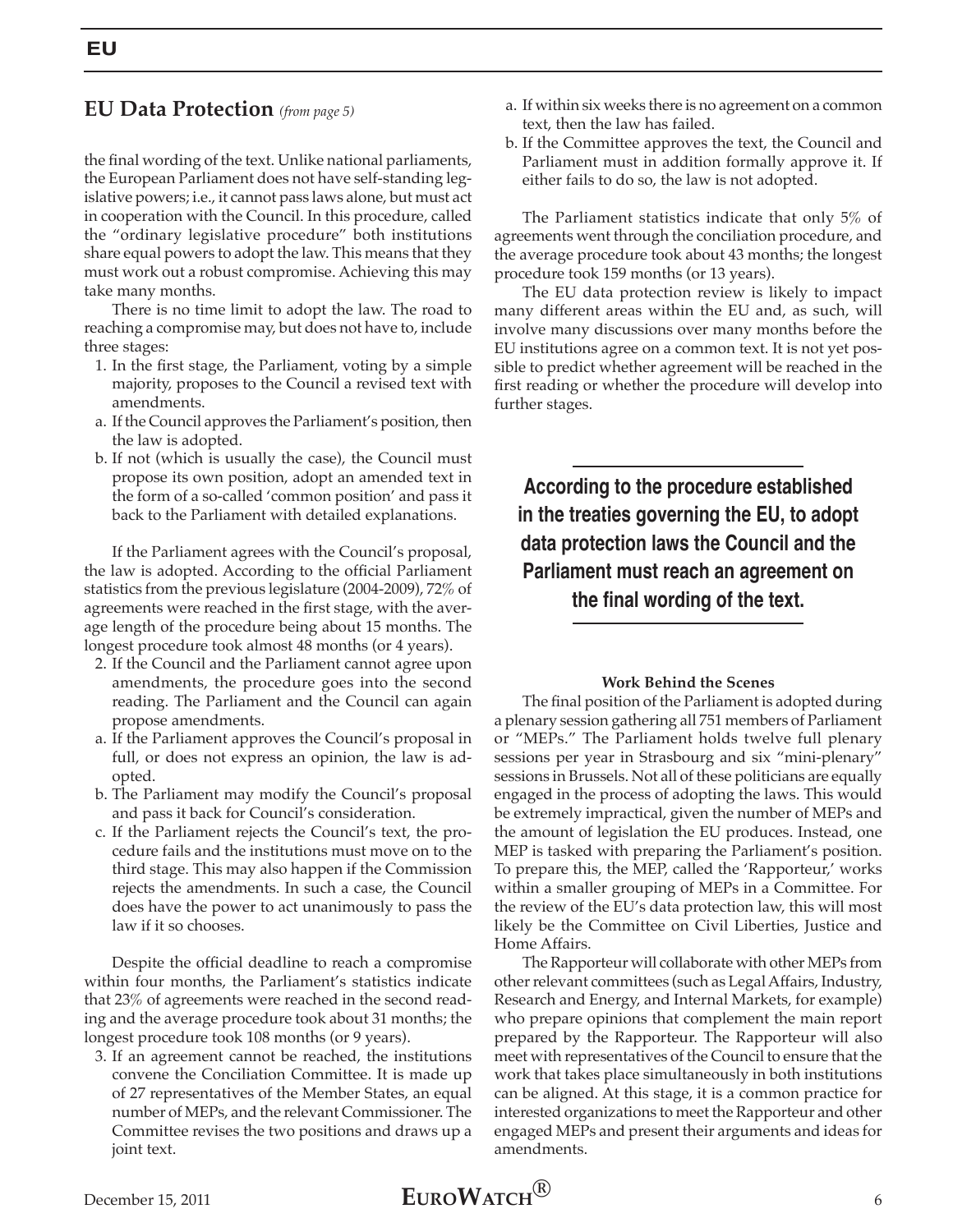Once ready, the draft report is subject to amendments by all other MEPs and must be then approved by the main Committee and voted on by all MEPs at a plenary session. Even at this stage, interested organizations can present their views and influence the draft.

#### **Other Stakeholders**

Other stakeholders are also involved in this process, such as:

- 1. The European Data Protection Supervisor, an independent supervisory authority devoted to protecting personal data and privacy and promoting best practices in the EU institutions and bodies.
- 2. Article 29 Data Protection Working Party (WP 29), a network composed of representatives of the data protection authorities of each Member State, the European Data Protection Supervisor, and the European Commission.

These bodies have no role in adopting the EU laws, but they are consulted and play a very active role in interpreting and influencing EU laws on data protection.

### *Directive or regulation: what difference does it make?*

In recent months there has been a lot of speculation about the form a new law would take: a directive or a regulation. The first comprehensive EU measure introduced on data protection was a directive (EU Data Protection Directive 95/46/EC). It is now quite clear that the Commission will publish two legislative proposals: a general regulation on data protection and a directive on the processing of personal data by competent authorities for the purposes of criminal justice.

The difference between a regulation or a directive and why one is used rather than another may not always be clear.

- States and are directly applicable in all Member States. This means they do not require any additional implementation in national legislation. Regulations apply in all Member States in the same wording and scope as they are adopted by the EU institutions. Put another way, once a regulation is passed, it is the law across all of the EU Member States exactly as it is written.
- Directives set out specific objectives that must be reached, and Member States need to adopt national implementation legislation. Member States are left with the choice of form and method of implementation. In principle, directives are not directly applicable to organizations. Often language used in the directives is more general and vague in order to allow Member States to adapt the legislation to their particular national context. To date, most legislation adopted in the area of data protection has been via directives; therefore national laws which give effect to the directives often vary and are inconsistent.

Directives usually include a set timeframe by which Member States must have implemented the required measures at the national level. Regulations do not require such deadlines, as they are directly applicable and come into force on the date specified in the regulation or, if no date is specified, on the twentieth day following publication in the Official Journal. Whether a regulation or directive is used will depend on the law's objectives.

A regulation allows a comprehensive approach to be introduced across EU Member States to address issues of fragmentation in the way data protection rules have been implemented. In addition, a regulation is viewed as an appropriate response to new perceived risks that have come about as a result of developments in technology.

**The EU data protection review is likely to impact many different areas within the EU and, as such, will involve many discussions over many months before the EU institutions agree on a common text.** 

#### **Changes Included in the Draft Regulation**

The proposals included in the draft regulation that is currently being finalized by the European Commission would substantially strengthen the EU's powers to combat data protection breaches, similar to those it exercises in competition matters.

The draft Regulation would expand the applicability of EU data protection law to any processing of data relating to EU/EEA residents where the processing is "directed" at such individuals or a service to monitor their behavior.

Some of the major changes introduced in the regulation relate to enforcement. The regulation provides for additional sanctions, including granting national data protection authorities with the power to impose fines of up to 5% of a company's annual turn-over. New offences are introduced and the rights of individuals and consumer and similar associations to file complaints are expanded. It introduces mandatory mutual assistance between Member State authorities and a new "consistency" mechanism to ensure uniform application and enforcement of the Regulation. The Regulation replaces the existing consortium of data protection authorities, the Article 29 Working Party, with a new European Data Protection Board, the secretariat of which would be run by the European Data Protection Supervisor.

The regulation also introduces joint and several liabilities for controllers and processors, as well as for joint data controllers. Joint controllers are expected to address their

*EU Data Protection,* continued on page 8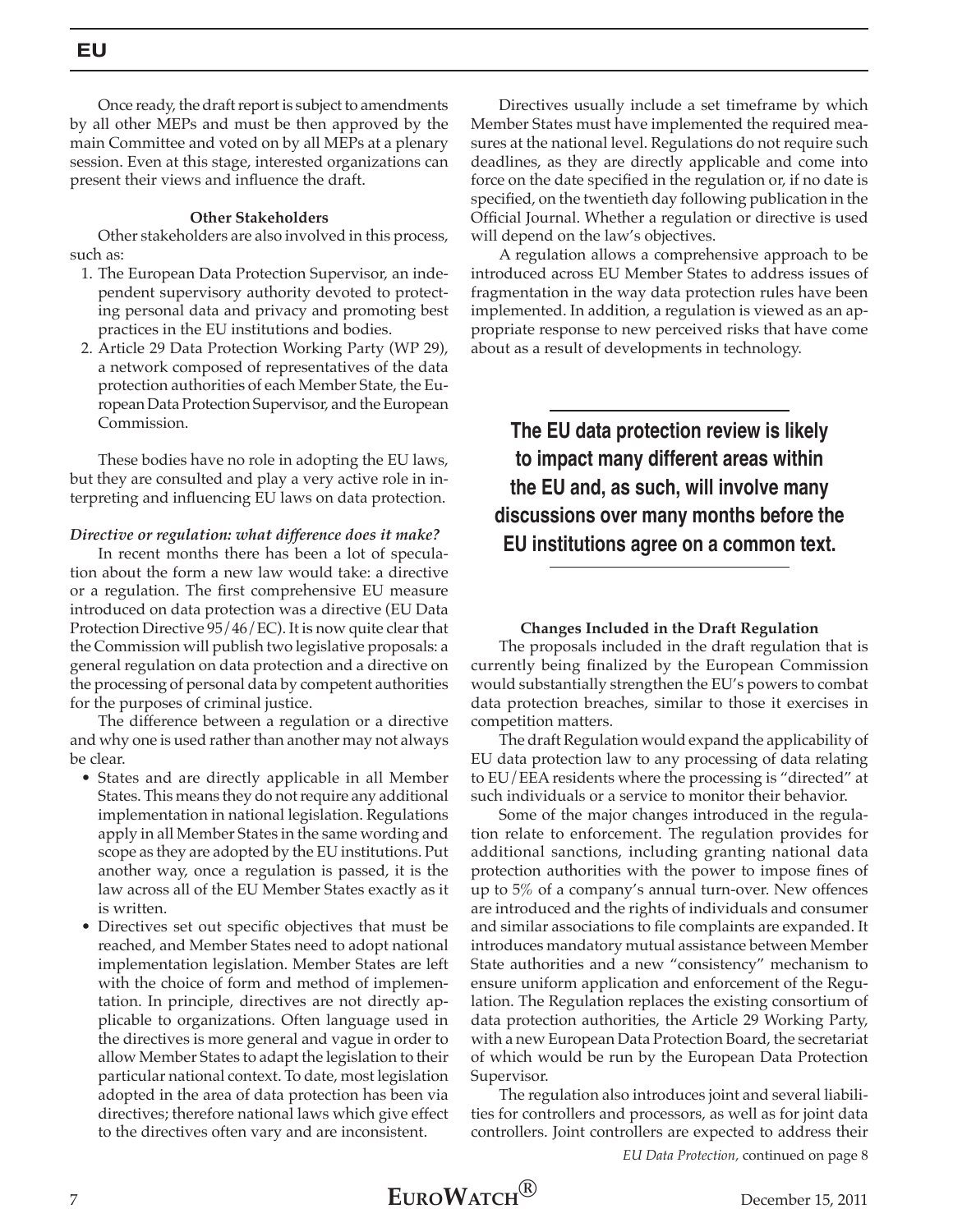### **EU Data Protection** *(from page 7)*

respective compliance obligations though appropriate contracts.

A detailed contract is required with all service provides who may only act upon written instruction from customers, and data processors are subject to additional statutory obligations. The Regulation also clarifies that service providers that act outside the strict mandate of the controller will be considered data controllers.

Importantly, the draft regulation provides consumer, privacy, and similar associations with rights to lodge complaints with the DPAs and seek judicial redress, and substantially strengthens the powers of national DPAs.

The regulation also includes a definition of consent, which must be a freely given, informed, and explicit indication of the data subject's wishes. This implies that opt-out consents will not be sufficient to authorize data processing. In addition, consent is no longer a legal basis for data processing in the employment context. Consent from children, that is any minor below the age of 18, is not valid without parental consent or authorization.

A new breach notification requirement is introduced, under which companies have 24 hours to notify data protection authorities and the affected parties in cases where there is a personal data breach. These requirements are similar to (and equally broad as) those included in the ePrivacy Directive for electronic communications service providers.

Impact assessments, extensive documentation requirements, and the obligation imposed on larger organizations to appoint data protection officers add to compliance burdens. Red tape is not likely to go away as national authorities still need to be "consulted" about many activities.

In relation to international transfers of data, additional criteria are also included for the adoption of adequacy decisions, where data transfers to countries outside the EEA are permitted without a specific legal mechanism. The legitimate interest basis for processing data has been added to the list of exemptions to the requirement for data transfers to countries outside the EEA. Critically, requests from "foreign" courts or authorities may not be recognized unless there is a mutual assistance treaty or international agreement allowing for such recognition.

The much debated "right to be forgotten" is expressly included and strengthens data subjects' access rights and rights to request erasure of data.

The proposal provides for additional accountability and "comprehensive responsibility" for data protection and a requirement to "demonstrate" compliance, for example through internal policies. Codes of conduct, certification mechanisms, and data protection seals are given greater importance.

The proposal, to some extent, would replace the requirement to register with national authorities with a requirement to establish specific and detailed internal documentation and to undertake impact assessments prior to any data processing. Where there are particular risks, the DPAs will still require

"consultation," including: (i) analytics or ratings based on work performance, credit history, location, health, personal preferences, and behavior; (ii) processing of sensitive data; (iii) CCTV; and (iv) large quantities of data on children and biometric or genetic data. All public sector organizations, as well as larger private sector organizations with more than 250 members of staff or private sector organizations undertaking "risky" monitoring of data subjects, are required to appoint a data protection officer. The officer may be an employee or contractor and must serve a minimum of two years. Appointment of the officer needs to be notified to the authorities, and the public and all individuals should be provided with contact details for the data protection officer.

**It is now quite clear that the Commission will publish two legislative proposals: a general regulation on data protection and a directive on the processing of personal data by competent authorities for the purposes of criminal justice.**

*Is planning for the changes possible?* 

Before the European Commission finalizes and formally announces any draft law, discussions on timing are pure speculation. The timing of the procedure will also be subject to both the Parliament's and the Council's calendars. These calendars are continuously changed, and, as a result, matters under consideration can be prolonged.

It is reasonable to expect that the discussions will take 2-3 years after the Commission publishes its proposal before the final law will be adopted. There is a common expectation that the law should be adopted before the Parliament's term ends in summer 2014. It may then take several months before any new law will enter into force.

What is certain is that the new proposed framework will be debated in detail, involving not only the interests of the Member States, but also balancing the interests of business and the rights of individuals. The EU institutions will most likely be caught between promoting business and economic innovations to boost the EU economy and attract business, and the protection of the people's right to privacy and personal data. All interested parties will be provided an opportunity to put forward their views. All of which suggests, however, rather long discussions and plenty of time to adapt in advance of any law being introduced.  $\Box$ 



<sup>1.</sup> A likely date could be January 25, which is a Wednesday, the day the Commission generally formally adopts its decisions and three days before the sixth annual EU data protection day on January 28, 2012. If all goes according to schedule, the choice of date would be a symbolic mark of the importance of the review.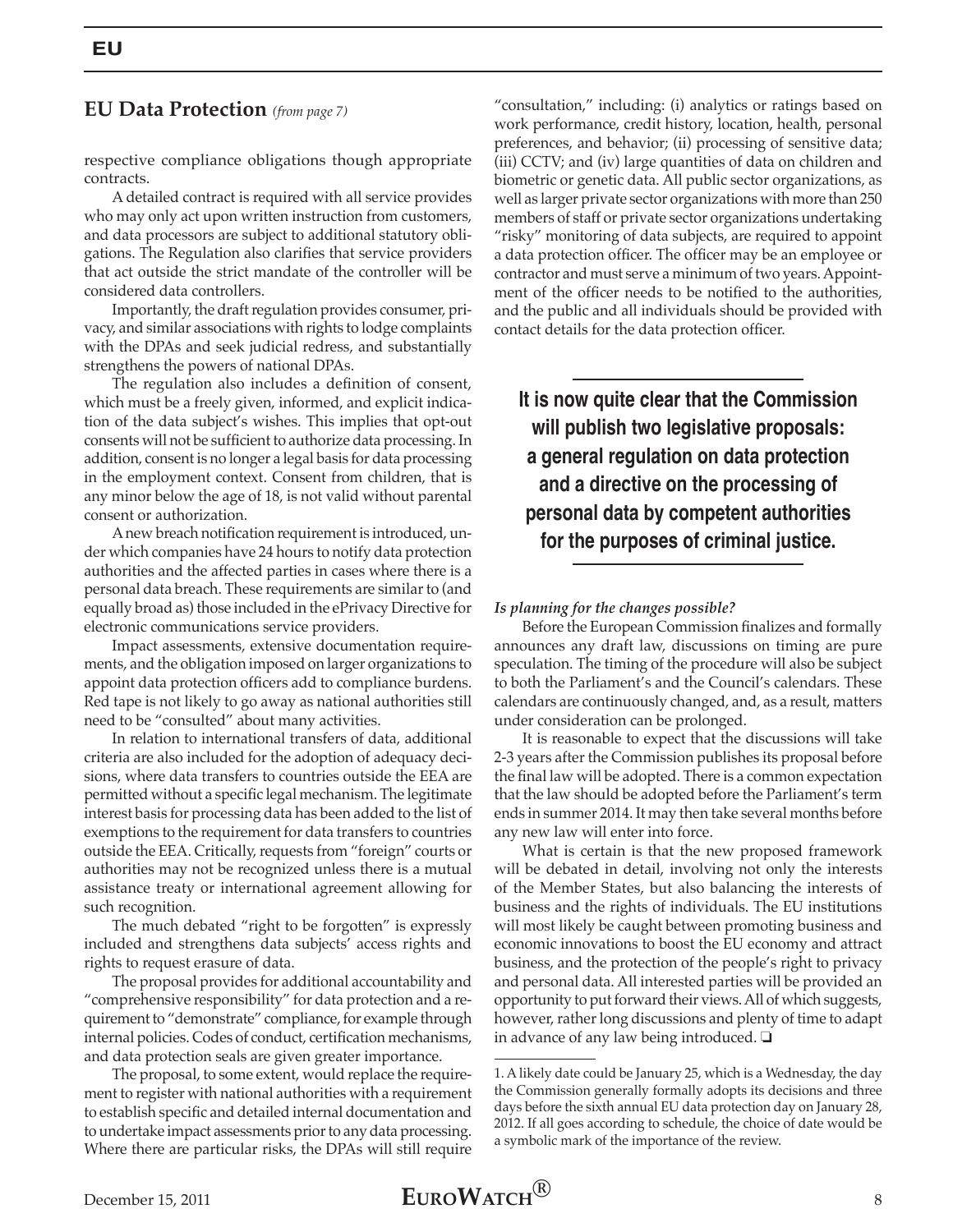# **European Court of Justice Defines the "Informed User" Relevant in Community Design Registration Matters**

By Andreas Ebert-Weidenfeller (Jones Day)

On October 20, 2011, the Court of Justice of the European Union ("ECJ") rendered its first substantive decision on a design patent case. The ECJ handed down its decision on an invalidity action in the *Grupo Promer* case (case C-281/10P).

### **Background**

The ECJ, seated in Luxembourg, is the highest judicial authority in the European Union. With regard to intellectual property matters, it is the final resort in construing the Community Design Regulation (and also the Community Trade Mark Regulation); national courts also may refer questions to the court when a case before them relates to harmonized Community law, such as set forth in Directives in the fields of design registrations (and, again, trademarks).

Council Regulation (EC) No. 6/2002 of December 12, 2001 on Community designs (OJ 2002 L 3, p. 1), the Community Design Regulation ("CDR"), provides for a pan-EU design protection for both registered and unregistered designs. Registered designs are administered by the Alicante-based Office for Harmonization in the Internal Market (Trade Marks and Designs) ("OHIM").

Decisions made by OHIM can be appealed before the Boards of Appeal of OHIM. When faced with an adverse decision on appeal, an action against OHIM can be brought before the General Court of the European Union ("GC") in Luxembourg, whose judgment finally can be appealed before the ECJ.

### **Case History**

The case relates to a Registered Community Design ("RCD") for the goods "promotional item[s] for games" represented as follows ("contested RCD"):



Dr. Andreas Ebert-Weidenfeller is a Partner in Jones Day's Frankfurt office. He has extensive experience in trademark, anticounterfeiting, design patent, and unfair competition law and practice. The scope of his work is centered on intellectual property matters, with a main focus on trademarks and the entire range of laws regarding signs. (aebert@jonesday.com)

An application for a declaration of invalidity was filed against this design, which is for "tazos." By way of background: Among children in Spain, giveaways in the form of tazos (in English, "pogs" or "rappers") are popular. Tazos are circular disks that are often packaged with potato chips or cookies, for example, and the idea behind tazos is that each contains a score value, and a game is played to "win" them from other players.

**The case gave rise to two specific issues: Who is the "informed user" whose perception is relevant, and what is his level of attention?**

The main basis for the claim was the alleged conflict with a prior RCD of the claimant registered for "metal plate[s] for games" represented as follows ("prior RCD"):



The Invalidity Division of OHIM upheld the application for a declaration of invalidity on the basis of the conflict with the prior RCD. However, on appeal, the Third Board of Appeal of OHIM annulled this decision and rejected the request, mainly on the basis that it negated a relevant conflict of the RCDs in question.

An action against this decision brought before the GC was successful, and in essence the court upheld the plea that a conflict between the RCDs under dispute should be accepted.

### **The ECJ Decision**

*Informed User,* continued on page 10 In its appeal decision of October 20, 2011, the ECJ confirmed the view of the GC and dismissed the appeal

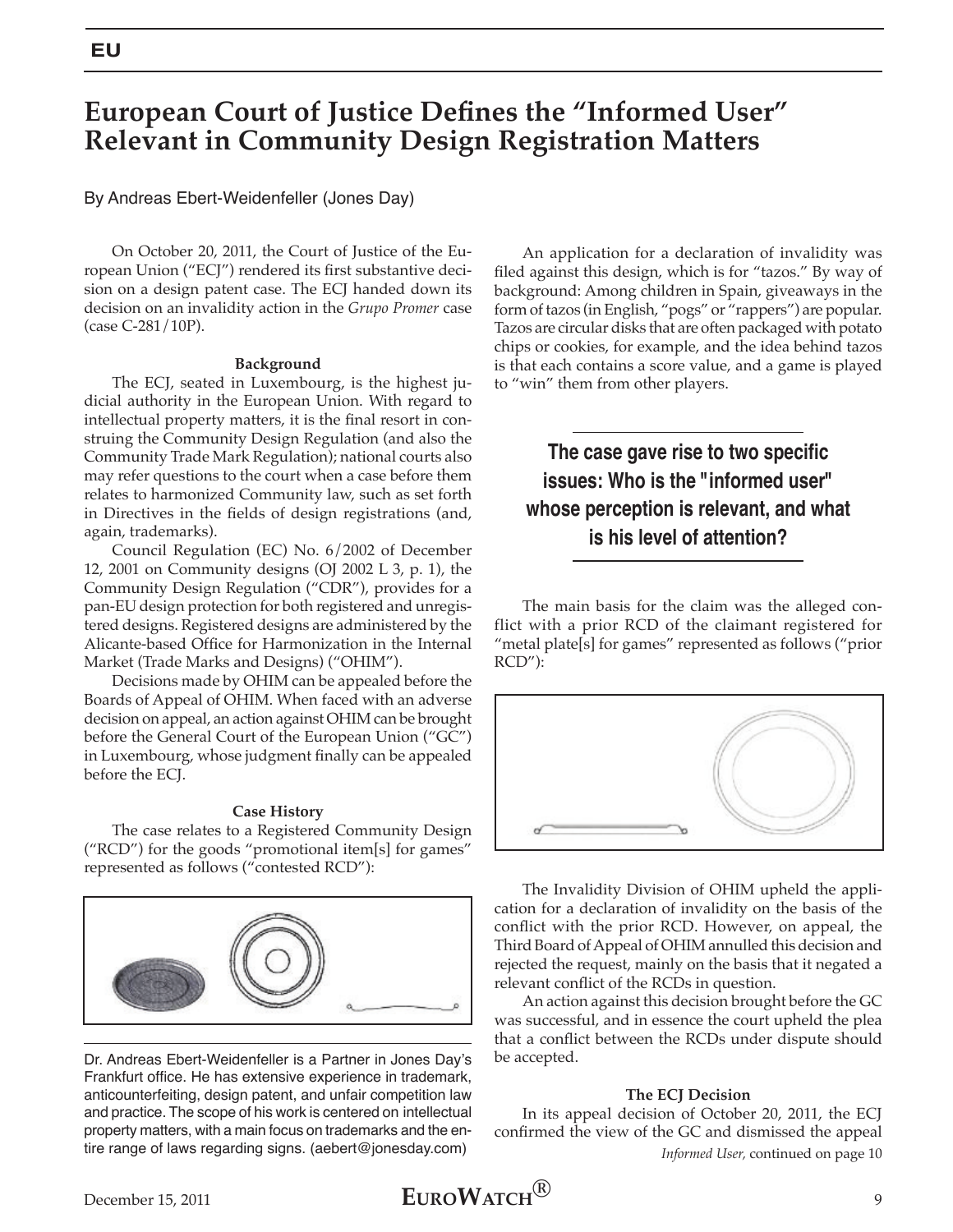### **Informed User** *(from page 9)*

with costs. The ECJ confirmed that the contested RCD was in conflict with the prior RCD.

Pursuant to art. 25 (1) (d) CDR, an RCD may be declared invalid if it is in conflict with a prior design. The scope of protection conferred by an RCD includes any design that does not create in the informed user a different overall impression (art. 10 (1) CDR).

The case gave rise to two specific issues: Who is the "informed user" whose perception is relevant, and what is his level of attention?

### **The Concept of the "Informed User"**

The Board of Appeal of OHIM in this case identified two categories of "informed users": a child in the age range of between five and 10 years (the tazo aficionado), and a marketing manager in a company. The General Court pointed out that "informed users" are those that at least know of the phenomenon of tazos.

The ECJ confirmed the view of the GC. The "informed user," according to the ECJ, has knowledge that lies somewhere in an intermediate range. On the one hand, it is exceeding the knowledge and perception of the well-informed and reasonably observant and circumspect average consumer relevant for trademark law questions. On the other hand, it is less than the knowledge of a sectoral expert, which is someone with detailed technical expertise. Therefore, the "informed user" will not observe in detail minimal differences that may exist between designs in conflict:

*Thus, the concept of the informed user may be understood as referring, not to a user of average attention, but to a particularly observant one, either because of his personal experience or his extensive knowledge of the sector in question. (paragraph 53)*

#### **Direct or Indirect Method of Comparison?**

In trademark law conflict matters, it is considered that the relevant average consumer will not necessarily view the mutual trademarks side by side but has to rely on his partially imperfect recollection of them.

It was argued in appeal proceedings that the "informed user" relevant for RCD matters will have a chance to consider the designs under dispute side by side and therefore has the chance to make a direct comparison between them. Therefore, it was argued, the "informed user" would have easily found two significant differences between the mutual designs: the two additional concentric circles clearly visible on the surface of the contested design and the curved shape of the contested design, as opposed to the complete flatness (apart from the brim) of the prior design.

The ECJ considered that the CDR made no direct comment on the question of whether the assessment of RCDs in conflict should be limited to a direct comparison. It concluded

that the very nature of the "informed user" means that, when possible, he will make a direct comparison between the RCDs in conflict. This thumb rule, according to the Court, at the same time means that there may be circumstances where there is no direct comparison possible or likely:

*However, it cannot be ruled out that such a comparison may be impracticable or uncommon in the sector concerned, in particular because of specific circumstances or the characteristics of the devices which the designs at issue represent. (paragraph 55)*

As regards the specific level of attention, the ECJ pointed out:

*Thus, the qualifier "informed" suggests that, without being a designer or a technical expert, the user knows the various designs which exist in the sector concerned, possesses a certain degree of knowledge with regard to the features which those designs normally include, and, as a result of his interest in the products concerned, shows a relatively high degree of attention when he uses them. (paragraph 59)*

**In trademark law conflict matters, it is considered that the relevant average consumer will not necessarily view the mutual trademarks side by side but has to rely on his partially imperfect recollection of them.**

#### **The Bottom Line**

Design law in the EU now has an independent notion of the relevant "informed user." The knowledge of this fictitious person lies somewhere between the knowledge of the average consumer (relevant for trademark law) and the knowledge of the person skilled in the art (relevant for patent law). This underpins the strength of design patents because minimal differences between designs in conflict will not suffice to exclude infringement claims. It also means that design cases will not be overburdened with expert evidence because the "average consumer" will not be the one whose perception is relevant at the end of the day.

Further, it will always be a case-by-case finding whether the designs in conflict will be assessed by the "informed user" side by side or whether the special circumstances will not allow this to be the practical or useful approach of the "informed user."  $\Box$ 

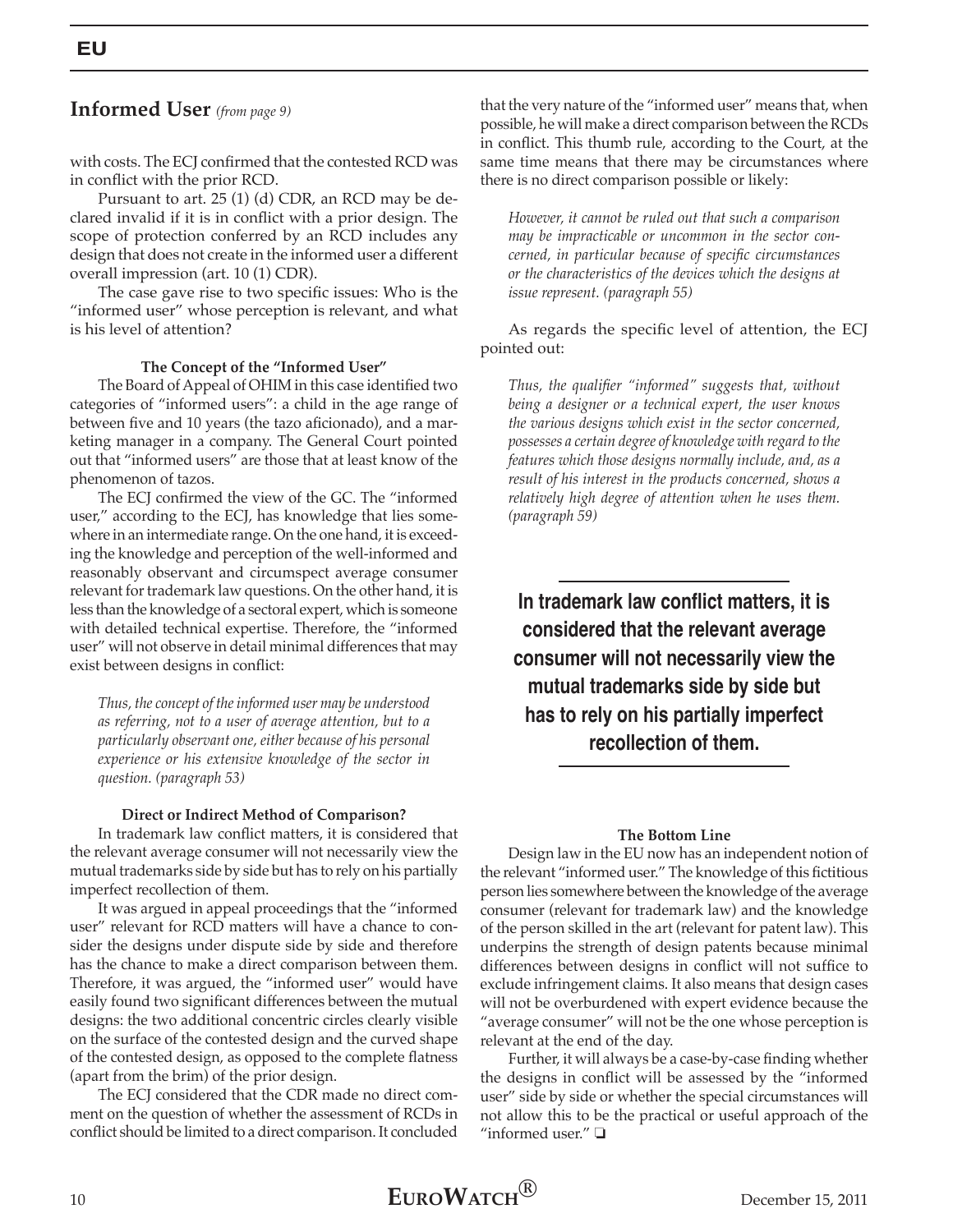# **Conflicting Visions at Core of Euro Zone Crisis**

By Paul Taylor (Thomson Reuters)

### **Same Bed, Different Dreams**

Since the inception of the euro, France and Germany have pursued divergent visions of European economic and monetary union. In two decades, the French have become a little more German, the Germans a little more French. But the gulf remains.

With the fate of the 17-nation single currency at stake at a summit this month, 20 years almost to the day since the Maastricht summit at which European leaders agreed to merge their monies, the same battles are still being fought out.

Between sovereignty and federalism; between "stability" and growth; between more solidarity and stricter discipline; between a directorate of big states and a more democratic organization for the continent; and between a tightly-knit "core Europe" and a broader but looser union.

The outcome of this month's 27-nation European Union summit may determine the course of the world's largest trading bloc.

One road leads to a core group of euro zone states forging ahead with closer integration; another to a continuation of the current, multispeed Europe limping along at the pace of the slowest in the convoy; and a third toward a potential breakup of the currency and disintegration of the Union.

Compromise proposals outlined by Chancellor Angela Merkel and President Nicolas Sarkozy on Monday to anchor stricter budget discipline in the EU treaty owed more to Germany's drive for fiscal virtue than to France's push for more "solidarity".

The issues that divided Paris and Berlin were all too familiar - whether to give supranational EU institutions the power to overrule national budgets and punish deficit offenders; whether to mutualize European debts; whether to let the European Central Bank act as a lender of last resort to states and banks.

As always, the French want elected governments calling the shots with political discretion in taking decisions and a subordinated secretariat role for the European Commission, while the Germans want community bodies to have automatic powers to uphold the rule of law.

"European integration will have to advance through intergovernmentalism because Europe will have to take strategic political decisions," Sarkozy said in a major speech last week.

#### **Political or Economic Project?**

To the French, monetary union has always been a political project - to regain a share of sovereignty over their currency instead of being dominated by an overmighty Deutsche Mark; to anchor a reunited Germany to Europe after the fall of the Berlin Wall; and to strengthen Europe's political power in the world.

Helmut Kohl, German chancellor at the time, saw the euro as a stepping stone on the way to a federal political union, but the French were reluctant to cede sovereignty then as now. Kohl was the last German leader to espouse a United States of Europe.

His successors, Gerhard Schroeder and Angela Merkel, grew up after World War Two and saw the EU more pragmatically as a vital forum for advancing German interests. But they did not want "Brussels" interfering in their own conduct of government and no longer felt a moral duty to pay for Germany's historical guilt.

**Since the inception of the euro, France and Germany have pursued divergent visions of European economic and monetary union. In two decades, the French have become a little more German, the Germans a little more French. But the gulf remains.**

Like the French, they are today closer to President Charles de Gaulle's vision of a Europe of nations, than to EU founding father Jean Monnet's supranational community method.

"France and Germany make no secret of wanting less Monnet and more de Gaulle," Charles Grant, director of the Centre for European Reform, wrote in an essay.

As a result, the European Commission has been weakened, its sole right to propose legislation effectively bypassed, and its president, Jose Manuel Barroso, reduced to complaining about the inefficiency of intergovernmentalism to make the euro zone work.

"To come out of this crisis we need to work with and through the European institutions. We need a true Community approach ... It is the only way to build a Europe that guarantees efficiency, fairness and legitimacy. Intergovernmental cooperation is not enough," he said in a September 28 State of the Union address.

To many Germans, the euro was and remains primarily about economics - to lock in exchange rate stability with Berlin's main trading partners; to achieve economies of scale; to impose budget discipline on Europe; and to have an independent central bank run a currency "as strong as the mark".

*Euro Zone Crisis,* continued on page 12

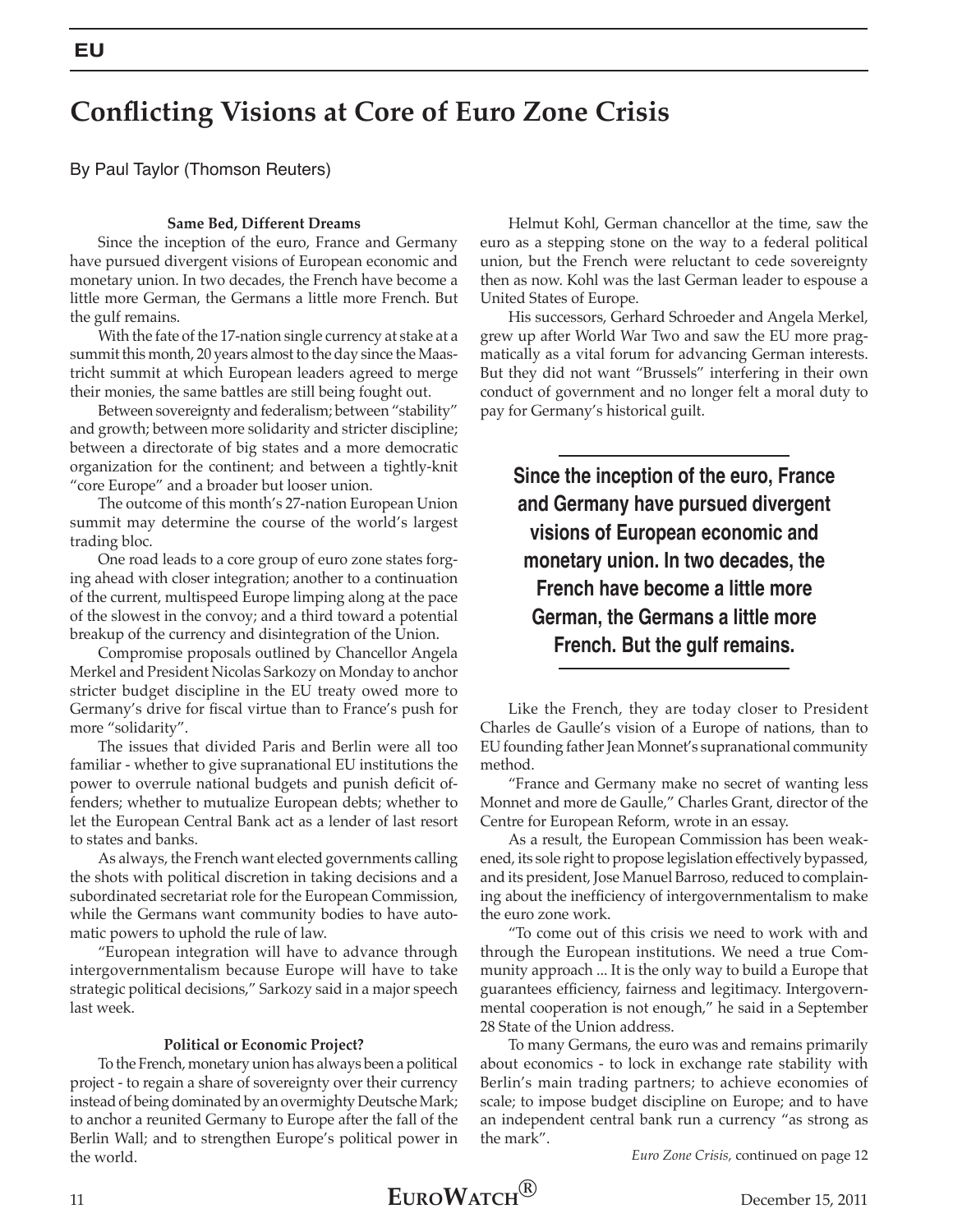### **Euro Zone Crisis** *(from page 11)*

Kohl insisted on a "no bailout" clause in the Maastricht treaty to avoid a "transfer union", in which Germans were forced to pay for the debts of less prudent partners.

When the euro zone debt crisis struck, the German reflex was to tighten enforcement of the budget rules, and for each state to make savings to cut its deficit and debt.

"When the euro was introduced by the Maastricht treaty in 1992, there was a historic compromise," Peter Altmaier, parliamentary business manager of Merkel's conservatives, told Reuters in an interview.

"1) The awfully strong Deutsche Mark was abolished, and 2) German stability culture would be implemented Europe-wide. The first part was implemented. The second part is still valid and binding in the treaty, but it hasn't yet been implemented."

The German discourse carries heavy moral overtones. "Deficit sinners" have to "atone" for their sins and "do their homework" by cutting public spending, wages, pensions and benefits and working longer and harder.

The French believe the right response is for member states to show "solidarity" with the weaker members of the European family and for the European Central Bank to put a floor under all national debt by acting as lender of last resort.

Although Paris is the second largest contributor to the euro zone bailout fund after Berlin, there has been hardly any debate in France on the cost of rescuing Greece, Ireland or Portugal.

Enabling resolutions have slipped almost unnoticed through parliament by consensus in contrast to the fierce debates and cliffhanger votes they have engendered in the Bundestag.

This is partly because the French have a centuries-old tradition of a strong unitary state, entitled to spend "public money" in the national interest, with a weak legislature, a craven judiciary and few checks and balances.

The French, in the words of Thomas Klau, a historian of the euro, are latecomers to fiscal discipline although they have become "a bit more German" in recent months as fear of losing their top-notch AAA credit rating has mounted.

"The French are now at least paying lip service to moving away from deficit financing as the norm. But while the words are there, action is less certain," said Klau, a German who heads the Paris office of the European Council on Foreign Relations.

He compared the French approach to deficit-cutting with Madame du Barry, the last mistress of King Louis XV, who pleaded on the scaffold for "just one more moment, Mr. Executioner".

"The problem is that moment has been going on since 1974 and the executioner is getting a bit impatient," Klau said.

Germany too has had its lapses. Berlin and Paris conspired to tear up the EU budget rules in 2003 to avoid being subjected to disciplinary procedures for exceeding the deficit

limit of 3 percent of gross domestic product for the third successive year.

Both countries have a public debt of more than 80 percent of GDP, well above the Maastricht treaty limit of 60 percent.

But Berlin returned to budget rectitude after Merkel took office in 2005, while France has continued to go astray.

#### **Rule of Law**

In Germany, the state's powers are strictly circumscribed by the federal system, a strong parliament, an activist constitutional court and an independent central bank to prevent any repetition of the abuses of the Nazi era.

These differences have been projected onto Europe. The Germans believe the answer to the euro zone's policy mistakes is a stricter application of the rule of law, with the European Commission empowered to reject budgets that breach agreed EU rules and the European Court of Justice to punish offenders.

Under the Sarkozy-Merkel compromise, deficit offenders will face automatic sanctions unless a supermajority of euro zone states votes against their application.

The court will be able to rule on whether euro countries have implemented a "golden rule" on balancing their budget properly in national law, but will not sit in judgment on individual national budgets.

Some critics say the proposed treaty changes will weaken democracy at both national and European level, and give bigger member states a veto right denied to smaller countries.

Sylvie Goulard, a French member of the European Parliament's economic and monetary affairs committee, said Sarkozy's insistence on intergovernmental control in the euro zone weakened Europe's institutions and sapped their legitimacy.

"What legitimacy are we talking about?" she asked. "If there is no supranational legitimacy, why should the Greeks or the Portuguese obey what Mr. Sarkozy and Mrs. Merkel decide, since neither of them was elected to govern in Athens or Lisbon."

Merkel and Sarkozy already stand accused of having forced out the leaders of Italy and Greece last month by summoning them for public reprimands that caused markets to lose confidence.

Now they want decisions in a future permanent euro zone bailout fund taken by a supermajority - 85 percent - instead of unanimity, to prevent small states or parties in those countries' governments from blocking joint action.

That happened when Finland held up an expansion of the euro zone rescue fund agreed in July to demand collateral on loans to Greece, and when a junior coalition partner in Slovakia's ruling coalition opposed boosting the rescue fund, delaying approval of the measure and bringing the government down.

The nearly three-month delay in approving the agreement was cited by analysts as a key cause of markets' loss of confidence in the euro zone's ability to get on top of the debt crisis.

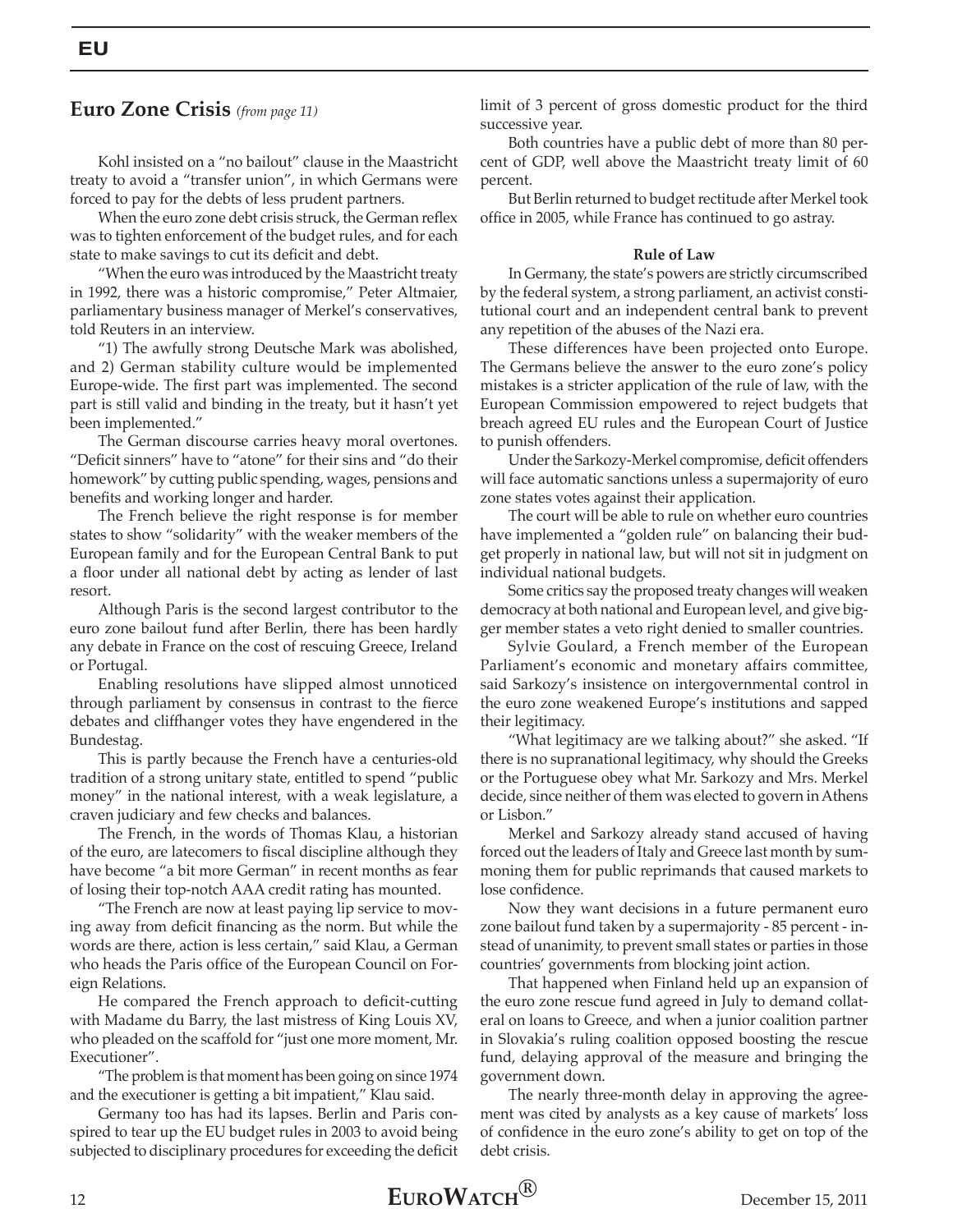#### **Parliament Sidelined**

French efforts to sideline the European Parliament have a long tradition, partly because France's own parliament was reduced to a largely rubber-stamp role by the 1958 Fifth Republic constitution, which enshrined a powerful executive.

Roland Dumas, the French foreign minister at the time of the 1991 Maastricht treaty negotiations, told Reuters later that then President Francois Mitterrand had instructed him to concede "as little as possible" power to the EU assembly.

On that point, Germany has become more French. The German Constitutional Court, in a landmark 2009 ruling on the EU's Lisbon treaty, declared that the EU is not a democratic state and the European Parliament is not a proper legislature.

Hence it enjoined the German parliament to take more of a supervisory role over European affairs and barred it from ceding budget sovereignty to Brussels.

That has placed tight restrictions on the direction in which the euro zone can develop. Government lawyers interpret that judgment and a more recent one on the euro

zone's rescue fund as ruling out common euro zone bonds as unconstitutional.

On some other points, the French have become more German. They have a history of inflating their way out of crises and traditionally prefer their currency weak enough to help sales of their airplanes, cars and cereals on world markets.

Yet there has been a striking absence of calls for the ECB to let the euro depreciate, or soften its approach to inflation, among mainstream French politicians since the crisis began. Only the far-left and far-right have aired such views.

In deference to Merkel's domestic problems, Sarkozy publicly rejected the idea of issuing common euro zone bonds again this week, but many French officials privately see them as part of a longer-term solution to the debt crisis.

But in one crucial way, at least, the two different visions of Europe have come closer. Both Paris and Berlin agree there is far too much at stake to let the euro fail.

That is already leading both of them to do things that are not in either country's political tradition - bailouts for Germany, austerity for France - to save the euro.  $\Box$ 

### **Spain**

# **Spanish Parliament Approves Law Amending the 2003 Insolvency Act**

By Victor Casarrubios and Charo de los Mozos (Jones Day)

On October 10, 2011, the Spanish Parliament approved Law n. 38/2011 (the "Amendment"), which amends the Spanish Insolvency Act of 2003 (the "Insolvency Act"). Except for certain of its provisions (which became effective on October 12, 2011), the Amendment will generally come into force on January 1, 2012.

The Insolvency Act, enacted in July 2003, was a milestone in the Spanish legal system, as it implemented a new unitary insolvency system for professionals and enterprises (both individuals and legal entities) governed by a single law and subject to the exclusive jurisdiction of specialized courts

Víctor Casarrubios is a Partner in Jones Day's Madrid office. His practice focuses on acquisitions and dispositions of real estate assets, real estate M&A, real estate finance, leases, leaseback transactions, distressed real estate assets/debt, real estate investment structures, planning and administrative approvals, development, and construction and related services. (vcasarrubios@jonesday.com) Charo de los Mozos is an Associate in the firm's Madrid office. She advises domestic and international companies in financing and acquisition transactions of commercial, residential, and industrial real estate assets and portfolios and real estate holding companies. (cdelosmozos@jonesday.com)

(the Mercantile Courts). However, eight years of experience and the current financial turmoil have highlighted certain defects that have prevented the Insolvency Act from achieving its main goal: preservation of an insolvent company as a business concern.

The Amendment does not radically change the legal principles of the Insolvency Act. However, it is a comprehensive update of Spanish insolvency regulations applying the Insolvency Act, implemented to respond to the current European Union economic situation. The main goals of the Amendment are:

- (i) To avoid the liquidation of insolvent companies by exploring alternatives to an insolvency proceeding and offering a company a faster and less expensive solution to its financial crisis by means of refinancing agreements;
- (ii) To encourage fresh-money infusions by granting priority to fresh credit over the claims of other creditors;
- (iii) To offer certain kinds of creditors "insolvency credits," or claims, with full voting rights at the meeting of creditors after a company's declaration of insolvency;
- (iv) To simplify insolvency proceedings and assist the overburdened Mercantile Courts;
- (v) To improve the professional qualifications of insolvency trustees; and

*Parliament Approves Law,* continued on page 14

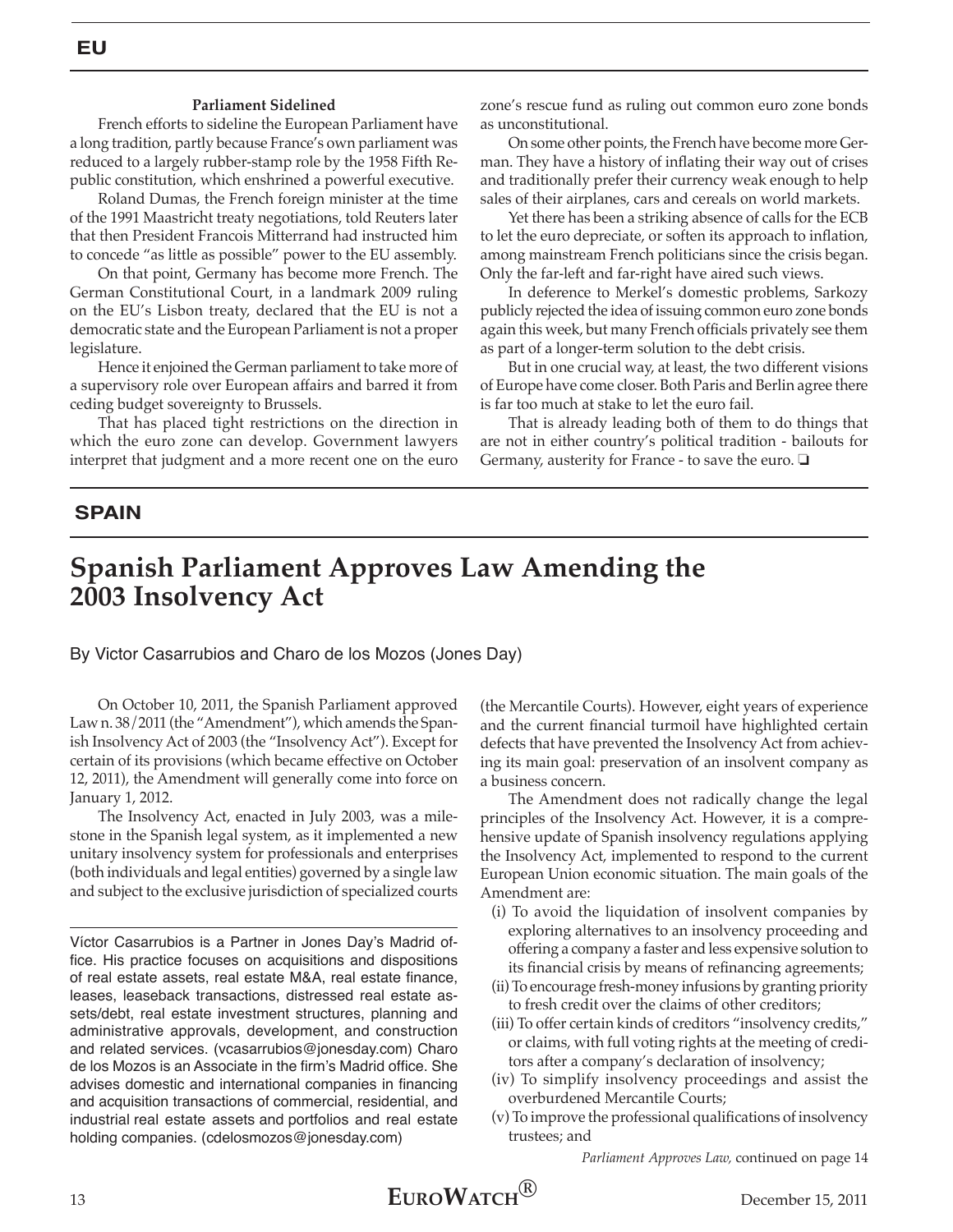# **Parliament Approves Law** *(from page 13)*

(vi) To clarify the legal regime of insolvency proceedings by regulating, among other things, the order of payment among creditors in cases involving assets that are inadequate to satisfy the claims of all creditors in full.

The provisions in the Amendment addressing each of these six goals are discussed below.

### **Refinancing Agreements**

Under the Insolvency Act, any agreement signed by an insolvent company within two years prior to declaring insolvency is subject to a "claw-back" action (acción de reintegración) if the agreement caused "economic loss" to the company's assets. A loss is presumed (among other cases) in agreements where new "in rem" security was pledged by the company to secure preexisting debt.

However, a refinancing agreement between the insolvent company and its creditors executed within two years prior to a declaration of insolvency is protected from a claw-back action if: (i) the agreement effectuates a significant increase of the funds available to the company or an extension of the maturity or replacement of existing obligations; (ii) the agreement was supported by a feasibility plan aimed at enabling continuation of the business; and (iii) the following conditions are fulfilled prior to the commencement of insolvency proceedings:

- (a) The agreement is signed by creditors holding at least 60 percent of the insolvent company's debt;
- (b) An independent expert designated by a mercantile registrar issues a technical opinion on the refinancing agreement stating that the information provided by the debtor is sufficient, the plan is reasonable and achievable, and that any new security granted as part of the refinancing is proportionate on the basis of market conditions at the time the agreement is executed. Under the Amendment, if a refinancing agreement applies to a group of companies, a joint opinion covering all related companies may be issued by the expert. If the opinion contains any reservations or limitations, the parties to the agreement must provide a detailed assessment of the relevance of any such caveats; and
- (c) The agreement is formalized before a notary in a public deed, which should include all the evidence of compliance with the above-mentioned requirements.

Under the Amendment, it is now possible to obtain judicial approval (homologación) of a refinancing agreement prior to the commencement of insolvency proceedings if, in addition to the requirements delineated above, the following conditions are satisfied:

(a) The refinancing agreement has been executed by creditors holding 75 percent of the insolvent company's debt; and

(b) The refinancing agreement does not represent, in the

court's opinion, a disproportionate sacrifice by nonsignatory creditors.

Judicial approval of a refinancing agreement has the following advantages:

(a) Any standstill period under the refinancing agreement is extended to nonsignatory creditors, unless their claims are secured by "in rem" security, such as a mortgage. Affected creditors may object within 15 days of publication of judicial approval of the agreement in the Spanish Official Bulletin and the Public Insolvency Register. However, the grounds for objection are limited to: (i) failure to satisfy the required debt percentage threshold; and

**Under the Insolvency Act, any agreement signed by an insolvent company within two years prior to declaring insolvency is subject to a "claw-back" action if the agreement caused "economic loss" to the company's assets.**

(ii) a challenge to the court's conclusion that dissenting creditors would not be disproportionately prejudiced by approval of the agreement. Any objections interposed are adjudicated and resolved in a single proceeding before the court, and the court's final decision is not subject to appellate review. Judicial approval becomes effective on the day following publication of the final decision on objections in the Spanish Official Bulletin.

(b) The court granting approval of a refinancing agreement may order the suspension of any foreclosure proceedings initiated by any creditor during the standstill period established under the refinancing agreement, which may not exceed three years. However, creditors retain their rights against those jointly obligated with the insolvent debtor as well as any guarantor of the debt; guarantors do not have recourse to the court to oppose payment on their guarantees.

Should the debtor not fulfill the terms of the refinancing agreement, any creditor may request a judicial declaration of breach from the same court that approved the agreement. Once this declaration is issued by the court, creditors may request a declaration of insolvency with respect to the debtor or initiate individual collection actions against it. The debtor may not petition for another judicial approval of a refinancing agreement during the year following its initial request for judicial approval.

The Insolvency Act provides that a debtor is obligated to initiate an insolvency proceeding no later than two months after it becomes, or should have become, aware that it is in-

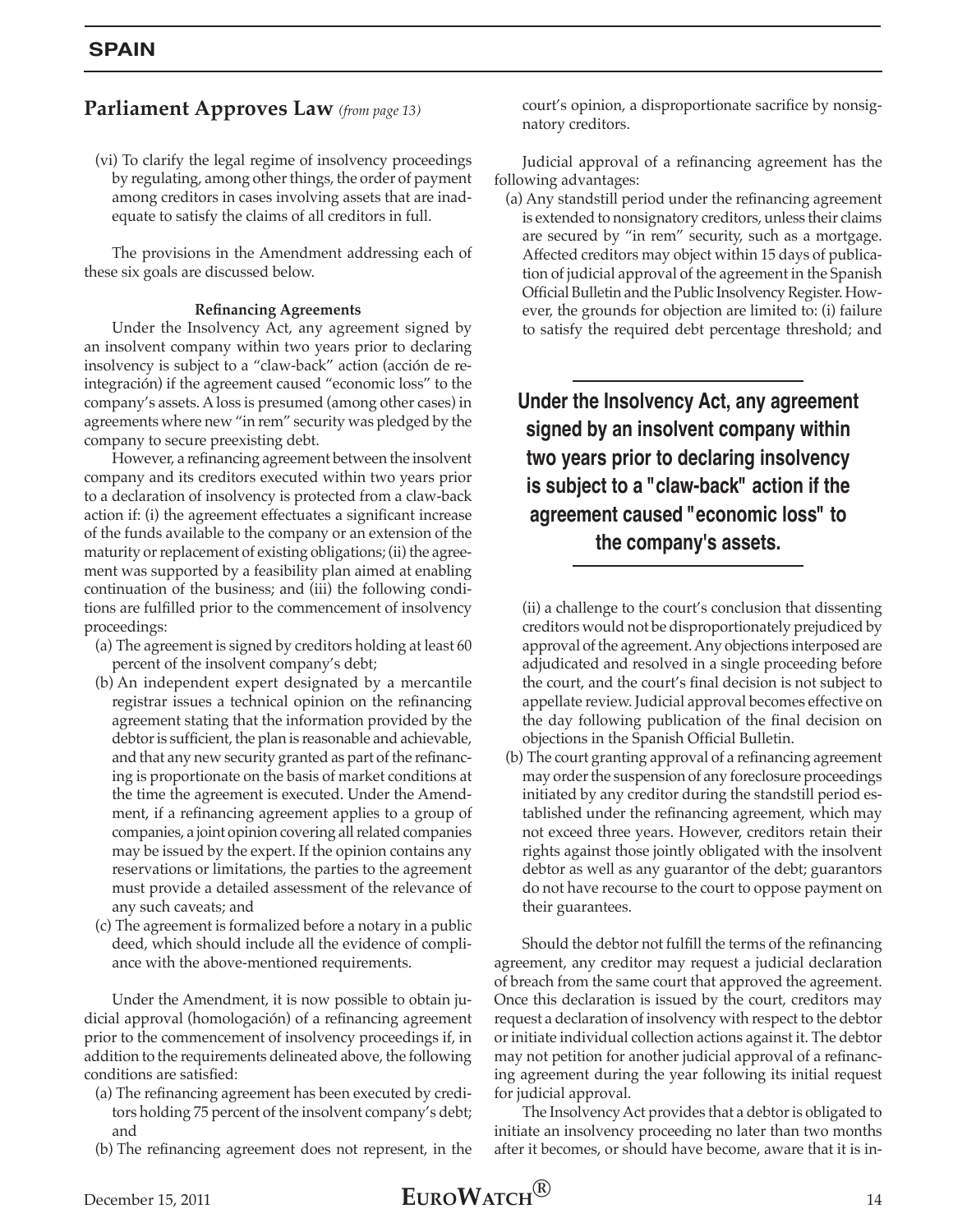solvent. In addition, a creditor may commence an insolvency proceeding against the debtor if the creditor becomes aware that the debtor has become insolvent. Under the Amendment, the two-month deadline is extended if the debtor has initiated negotiations to reach a refinancing agreement and the court is notified of the debtor's situation before the two-month term expires. However, the Amendment provides that the debtor must commence an insolvency proceeding if it is still insolvent three months after delivering the required extension notification to the court.

### **Priority for Fresh Money**

The Insolvency Act did not originally contain any specific protection or priorities for claims based upon fresh-money infusions into an insolvent company. In practice, fresh money was protected with specific additional security (for example, mortgages or pledges) granted in connection with a refinancing agreement. Pursuant to the Amendment (and with effect from October 12, 2011), 50 percent of "fresh money" (i.e., new capital obtained by the company under a refinancing agreement that meets the requirements for protection described above) is conferred with priority in the form of a "credit," or claim (discussed below), against the assets of the insolvent debtor (crédito contra la masa). The remaining 50 percent is conferred with priority in the form of an insolvency credit with priority as a "general privilege."

Claims against the insolvent debtor's estate are satisfied from assets of the insolvent company that are not mortgaged, pledged, or otherwise used as collateral security for specific credits. The remaining assets of the insolvent company are used to pay, in descending order of priority, credits with general privilege, ordinary credits, and subordinate credits.

The new priorities for fresh money under the Amendment do not apply to new capital in the form of either equity or debt financing provided by existing shareholders or affiliated companies holding more than 10 percent in the share capital of the insolvent company or by company directors.

#### **Acquisition of Insolvency Credits**

Under the pre-Amendment version of the Insolvency Act, with certain exceptions, creditors that acquired claims after the initiation of an insolvency proceeding had no right to vote at the creditors' assembly convened to vote on the debtor's reorganization plan (convenio de acreedores). Pursuant to the Amendment (which applies to reorganization plans proposed after January 1, 2012), any creditor "subject to financial supervision" that acquires insolvency credits after the initiation of an insolvency proceeding will have the right to vote at the creditors' assembly. The Amendment does not define the phrase "subject to financial supervision," but Spanish law governing this issue provides that the Bank of Spain has control and supervisory authority over, among others, banks, savings banks, credit cooperatives, branches of foreign financial entities, and mutual guarantee companies.

#### **Simplified Insolvency Procedure**

In connection with insolvency proceedings to be initiated

beginning in 2012, the Amendment implements a simplified insolvency procedure if the court determines that an insolvency is not complex, in accordance with the following criteria:

- (a) The list of creditors filed by the debtor with the court includes fewer than 50 creditors;
- (b) The initial estimate of aggregate indebtedness is less than  $\epsilon$ 5 million;
- (c) The initial asset valuation is below  $\epsilon$ 5 million; and
- (d) The debtor files a proposed composition agreement providing for the merger, sale, spinoff, or transformation of the company in a transaction involving a transfer of substantially all of the debtor's assets and liabilities to another entity.

Under the Amendment, the court is obligated to apply the simplified procedure if the debtor submits, in a liquidation plan, a binding proposal by a third party to acquire an operating unit of the debtor or if the debtor has ceased doing business and its employment contracts are no longer in force. At any time, the court may convert the insolvency proceeding from an ordinary proceeding to a simplified proceeding and vice versa, on the basis of a change in circumstances relative to the criteria for eligibility.

#### **Insolvency Trustees**

The Amendment increases the scope of liability and qualifications required for insolvency trustees, who are entrusted with examining the bankruptcy estate and existing debts. In addition, the number of members sitting on the panel of insolvency trustees in any particular insolvency proceeding is reduced from three to one, although an ancillary trustee (auxiliar delegado) may be appointed, as discussed below. With certain exceptions, an insolvency trustee must:

- (a) Be a practicing lawyer with at least five years of experience and an accredited education specializing in insolvency law; or
- (b) Be an economist, chartered accountant, or auditor with at least five years of experience and accredited expertise in insolvency.

Organizations may also be appointed as trustees, provided they include a lawyer, economist, chartered accountant, or auditor who satisfies the requirements set forth above and that they guarantee due independence and dedication in performing their obligations as an insolvency trustee.

The Amendment imposes specific requirements on trustees in insolvency proceedings involving banks, insurance companies, and other regulated entities. Any expert rendering an opinion required for approval of a refinancing agreement is ineligible for appointment as a trustee in any ensuing insolvency proceeding commenced by or against the same debtor.

In connection with an insolvency proceeding of "special significance," the Amendment provides that the court shall appoint, as an additional member of the panel of trustees, a

*Parliament Approves Law,* continued on page 16

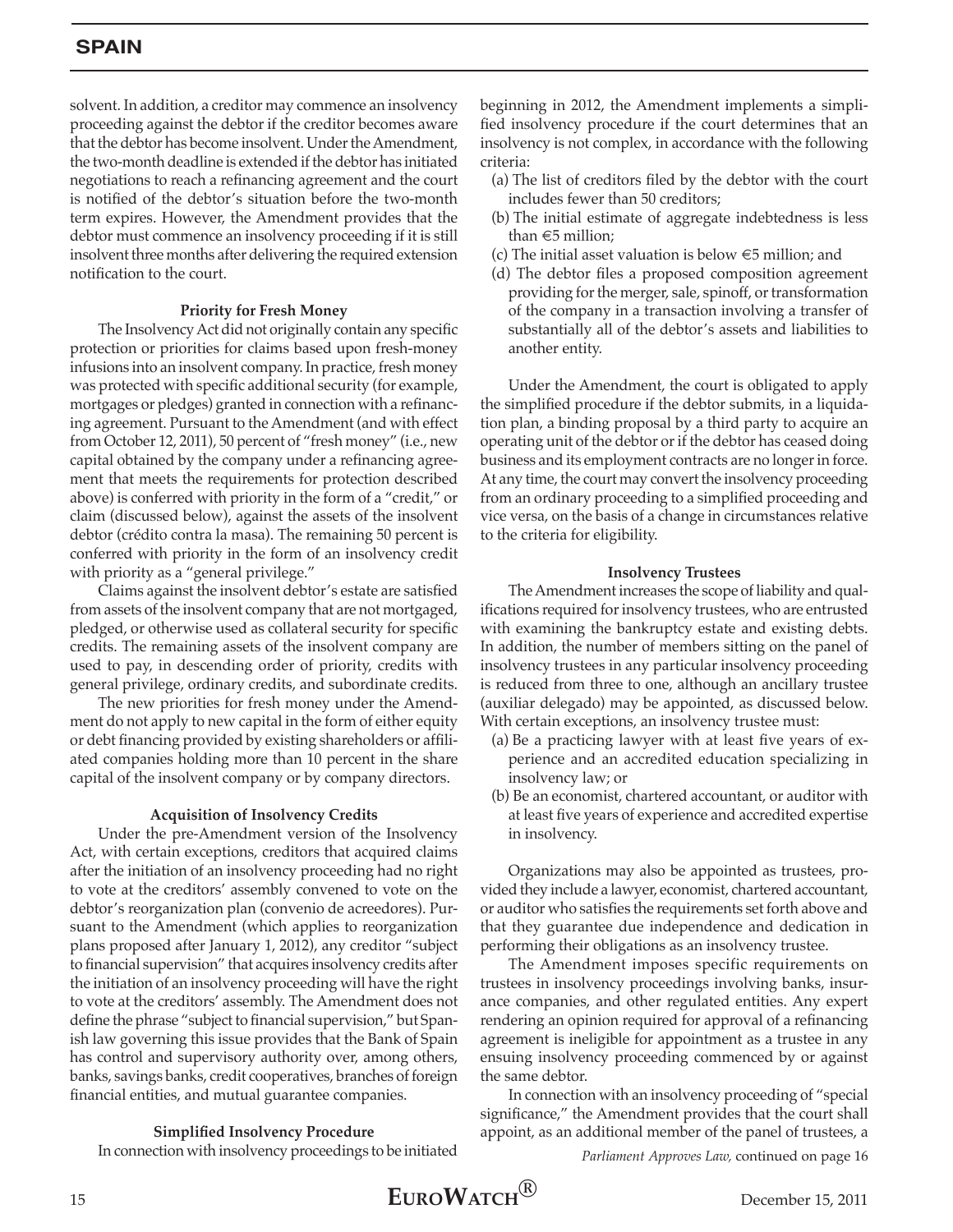### **Spain**

### **Parliament Approves Law** *(from page 15)*

creditor holding an ordinary insolvency credit or an unsecured insolvency credit with general privilege. According to the Amendment, insolvency proceedings have special significance if:

- (a) The annual turnover of the debtor was  $\in$ 100 million or more in any of the three fiscal years preceding the date of commencement of the insolvency proceeding;
- (b) The aggregate indebtedness declared by the debtor exceeds €100 million;
- (c) The number of creditors declared by the debtor exceeds 1,000; or
- (d) The number of the debtor's employees exceeds 100 or did so in any of the three fiscal years prior to the insolvency-proceeding commencement date.

In addition, in cases involving a single insolvency trustee, the court, after convening a hearing on the issue and concluding that the existing trustee is not a legal entity (i.e., an association, corporation, partnership, proprietorship, trust, or individual that has legal standing under the law), may appoint an additional, or ancillary, trustee. The appointment of an ancillary trustee is mandatory in certain cases specified in the Amendment.

### **Payment of Claims Against Insolvency Assets (Créditos contra la Masa)**

The Insolvency Law and the Amendment provide that certain claims (e.g., claims for legal costs incurred in connection with insolvency proceedings, post-insolvency declaration claims arising from business operations, and salaries payable during the 30-day period prior to the declaration) shall be paid from unencumbered assets of the insolvent company. Eligible assets are therefore reserved or reduced (prior to the payment of any other claims) for the purpose of satisfying this special class of claims (créditos contra la masa). These claims are paid as they mature, but the Amendment gives the trustee(s) the power to alter the order of payment among different claims within this special class, provided the trustee(s) conclude that it is in the best interest of the proceedings and that there will be sufficient eligible assets to pay all claims in the class.

If at any time after the declaration of insolvency, the trustee(s) should determine that eligible assets are not sufficient to pay all the claims in this class, the Amendment provides that the insolvency proceeding will terminate, unless the court finds that the obligations are guaranteed by a third party. In the event of such a termination, claims in this class shall be paid in the following order:

- (i) Claims for salaries earned during the final 30 days of employment in an amount not exceeding double the national minimum salary;
- (ii) Claims for salaries and other compensation in an amount computed by multiplying triple the national minimum salary by the number of salary days for which payment is due;
- (iii) Claims for judicial costs and expenses associated with the insolvency proceeding; and
- (iv) Any other claims against the insolvency assets (including claims based upon fresh money).  $\Box$

# **United Kingdom**

# **The Enforcement Regime of the UK Financial Services Authority -- Who's Next?**

By Selina Sagayam, James Barabas and Jeffery Roberts (Gibson Dunn & Crutcher LLP)

### **Overview -- It's Not Just a Numbers Game ...**

Since overhauling its financial penalty framework in March 2010, the UK Financial Services Authority (FSA) has gone a long way to dispel views that it has a lacklustre approach towards levying market abuse fines. However, harsher fines are just one feature of its tougher enforcement regime. Recent cases show that the FSA has generally stepped up its enforcement activity, improving the range of resources and evidence available to successfully investigate market abuse. This will particularly be the case due to the introduction of the Zen monitoring system and requirement for firms to tap employee mobile phones.

### **Ready to Take on the "Tricky" Cases**

The regulator has also shown increased willingness to expunge novel/unusual forms of market abuse involving both non-equity securities, and instruments that do not in themselves fall squarely within the ambit of the Financial Services and Markets Act 2000 (the "Act"). The FSA has also levied fines in respect of individuals that live abroad, yet engage in abusive transactions in UK markets. Although in general, the harshest hitting penalties have been issued to high profile individuals, or those involved in very serious cases of market abuse, recent enforcement action has signalled that the FSA has the potential also to come down on firms

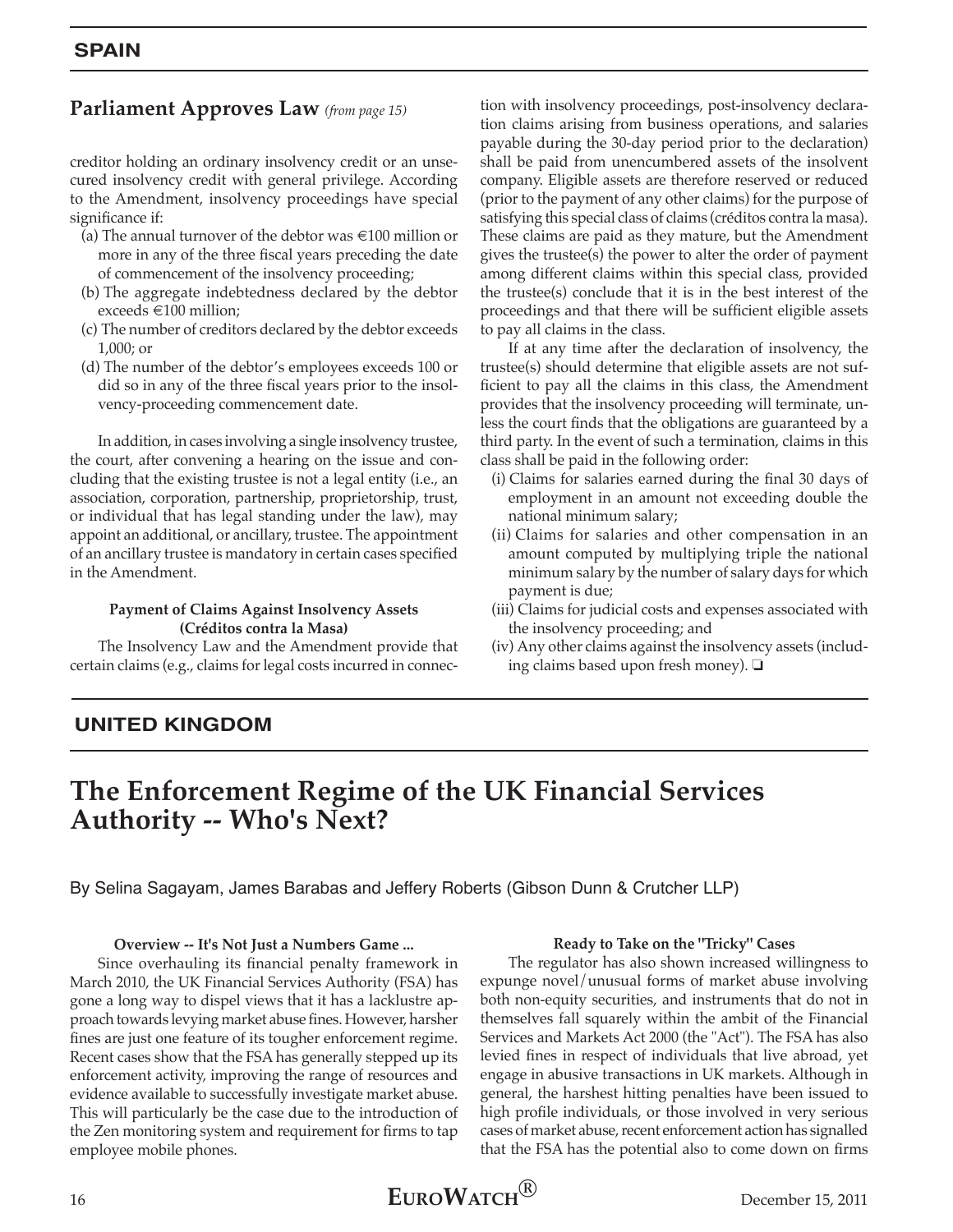### **United Kingdom**

that do not take appropriate steps to supervise and manage market abusers. It remains to be seen whether this tougher enforcement regime will transfer to the FSA successor agencies once the regulator is abolished.

This article looks at a few examples of FSA enforcement action in 2011 in the market abuse area and considers how this heralds a more robust enforcement regime.

### **Lacklustre No More**

Record Fines: The FSA's tougher financial penalty framework now allows it to impose harsher fines on market abusers in a more credible manner consistent with the stated goals of deterrence, discipline and disgorgement. The full effects of this framework can now be seen, with there being a step change in the frequency and level of fines handed down to market abusers[2]. For instance, a record fine of £6,108,707 (after discount) was imposed on an individual investor based in Dubai, Rameshkumar Goenka, being twice the size of the previous record fine handed down to an individual[3]. Whilst this was a landmark fine, this case has also gone some way to dispel a long standing urban myth that the FSA is not as robust when penalising individuals engaged in market abuse involving non-equity instruments.

*Remember -- the net spreads to non-equity instruments:* Goenka was found to have manipulated the closing price of global depositary receipts ("GDRs") in Indian company, Reliance Industries Limited ("Reliance"), seconds before the closing bell. This was in order to avoid a loss that he would have otherwise suffered under a structure product that was linked to the price of Reliance GDRs. In addition to fining Goenka, the FSA required him to pay restitution of US\$3,103,640 to the counterparty to the structured product. While there were aggravating factors contributing to the level of fine[4], it shows that severe fines will be levied regardless of whether the securities are debt or equity. An individual, Michiel Visser was also fined £2,000,000[5] for engaging in market manipulation in relation to PLUS securities for the purpose of inflating the net asset value of a fund. These sizeable fines followed hot on the heels of a £1,094,900 fine (after discount) imposed

Selina Sagayam is an English qualified Partner in the London office of Gibson, Dunn and Crutcher. Ms. Sagayam's practice is focused on international corporate finance transactional work, including public and private M&A, international equity capital markets offerings and advisory work focused on corporate governance and securities law advice. She has particular experience in the financial services and TMT sectors. (ssagayam@gibsondunn.com) James Barabas is an English qualified Partner in the firm's London office. Mr. Barabas has extensive experience in UK City Code governed public takeovers and schemes, and private mergers and acquisitions for a mixture of corporate and private equity clients. (jbarabas@ gibsondunn.com) Jeffery Roberts, qualified in England and Wales, is a Senior Partner in the firm's London office. Mr. Roberts has a broad corporate transactional practice that includes public and private M&A, private equity and equity capital markets and joint venture transactions both in the UK and across borders. (jroberts@gibsondunn.com)

on Samuel Khan earlier this year for market manipulation. Goenka, and to a lesser extent Visser, demonstrate that the FSA is equally committed to investigating and levying fines in respect of individuals that live and work abroad, yet commit market abuse on UK markets[6].

**Recent cases show that the FSA has generally stepped up its enforcement activity, improving the range of resources and evidence available to successfully investigate market abuse. This will particularly be the case due to the introduction of the Zen monitoring system and requirement for firms to tap employee mobile phones.** 

*"But ... I did not deal!":* The FSA has been particularly committed towards cracking down on insider dealing/disclosure, which former FSA enforcement director, Margaret Cole has termed the FSA's "specialist remit"[7] -- a reminder that the scope of the offence goes well beyond pure dealing activities but also covers improper disclosures. This area has seen stringent fines being levied against market abusers, as was seen in the cases of Perry Bliss and William Coppin, both employees of the same firm. The pair was found to have disclosed inside information, and received prohibition orders and fines of £30,000 (after discount) and £70,000 respectively. These fines are particularly large, despite the fact that Bliss and Coppin only disclosed inside information to their customers, and did not themselves deal in the securities. While the FSA accepted that the pair worked for a firm that had a poor regulatory and compliance culture, which encouraged aggressive sales tactics at any cost, it nonetheless took the view that the disclosures allowed the pair to benefit from sales commission, and demonstrated that they were unfit to perform any controlled functions.

*Keeping it in the family:* Conversely, in another father-son insider dealing case (see the case of the Uberois, Client Update 1 April 2010), Jeff Burley, a 73 year old pensioner, was fined £35,000 after discount for insider dealing. He received inside information from his son Jeremy Burley, in respect of a Ugandan company. Jeremy directed his father to telephone his broker to instruct the broker to dispose of Jeremy's shares in the company. Jeremy was fined £144,200. Notably, Jeff's fine was considerably large, despite the fact that the FSA acknowledged that the dealing was instigated by his son, and did not result in any financial benefit for Jeff.

*The Enforcement Regime,* continued on page 18

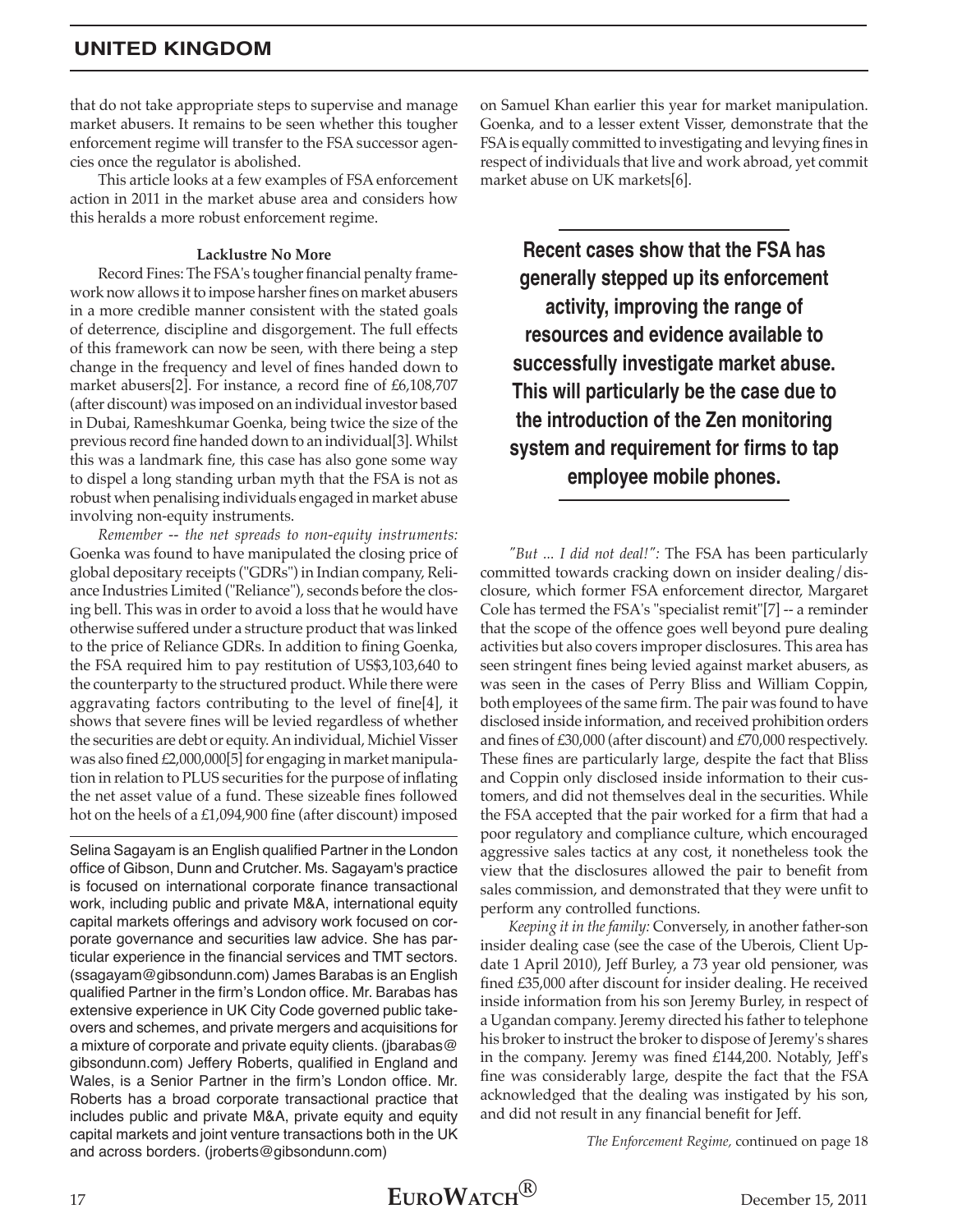### **The Enforcement Regime** *(from page 17)*

### **A Novel Analysis**

*Bring it on* ...: Recent enforcement cases have also demonstrated that the FSA is both able and willing to successfully investigate more novel and complicated forms of market abuse, even if this means interpreting the Act widely. The confidence of the FSA to take on these trickier cases is seen by some as the benefits of its recent investment in human capital -- senior recruits from industry with greater and sophisticated market experience.

*"Layering":* This was seen in the case of Swift Trade Inc., a firm that directed its traders to carry out a form of market abuse known as "layering". Traders placed large block synthetic orders of stocks in the LSE order book, creating a false impression of liquidity. The traders would then quickly withdraw their block orders, and make a real trade once the price had moved to their advantage. This was the first successful case involving this type of activity; however, it was particularly interesting as Swift's traders were actually placing orders in respect of swaps and contracts for difference. While the FSA acknowledged that these instruments are not "qualifying investments" for the purposes of the market abuse provisions in the Act, the regulator was of the opinion that they were related to underlying qualifying investments (i.e. shares) and therefore fell within the terms of the Act. As a result, Swift Trade was fined £8,000,000.

*Hedge Funds and "unusual" practices:* Similarly, the above cases of Swiss Trade, Goenka, Khan and Visser could be seen as indicators that the FSA is widening the scope for penalizing individuals for market abuse further still. In these cases, the FSA acknowledged that while banks often hedge their positions in various ways, these individuals were engaged in "unusual" transactions that were "not in conformity with accepted market practice". It remains to be seen whether this will narrow the scope for traders and other market participants to engage in novel forms of hedging and other trading techniques, without running the risk of being found to have committed market manipulation.

*Smart and reasonable regulation:* Nonetheless, despite this willingness to tackle novel and complicated forms of market abuse, the FSA has generally taken a fairly measured approach to choosing the appropriate battles to fight -- a shift from its initial approach when it started its "let's get tough" approach to enforcement which saw a number of "easy wins" for the FSA. Generally, it has been initiating the harshest forms of enforcement action only if it will serve as a credible deterrence for others, which in some cases has meant taking action against the most wealthy[8] and high profile[9] individuals in order to maintain market confidence. This more reasonable side of the regulator came through in the case of Jeff Burley, when the FSA chose not to initiate criminal proceedings against the 73 year old due to his health condition; however a less lenient side was shown in the case of Adrian Bancroft, who was imprisoned and given a prohibition order for various financial crimes.

#### **What Next?**

Watch Out -- Are you watching your employees?: Interestingly, there have been a string of FSA enforcement cases that indicate that individuals engaging in market abuse may not only be the ones at risk of FSA enforcement action. While the FSA will most certainly commence enforcement action against firms that actively encourage their employees to engage in market abuse[10], it has been recently fining firms[11] that fail to "supervise" its employees, in breach of Principle 3 of the FSA's Principles for Businesses[12]. These cases have tended to be instances when there is general widespread failure to supervise employees, but it is not certain whether the FSA could also begin initiating enforcement action against firms that do not take steps to adequately supervise/prevent employees from engaging in market abuse.

Tools of the Trade -- Taping: However, two new developments are likely to further increase the likelihood of successful FSA enforcement action. As of November 14, firms became required to tape work mobile phones[13], which will provide the regulator with additional crucial evidence when investigating market abuse[14]. However, as firms are only required to keep this information for six months, the FSA will need to be swift in its investigations in order to make use of this additional evidence.

Tools of the Trade -- the Wisdom of ZEN: Further, the FSA has introduced a new monitoring and surveillance system, Zen, which will vastly increase its ability to monitor market abuse transactions across a range of EU member state exchanges, which involve alternative investment instruments such as interest, currency and commodity related products. While the roll out of Zen has the potential to lead to more successful enforcement actions, it remains to be seen whether this will be the case. Zen now requires firms to provide the FSA with daily reports on a wider range of transactions that took place the previous day. Due to the detail of information now required in these reports, there is a risk that a firm's failure to provide accurate reports or failure to provide any reports altogether, will hinder the FSA's ability to effectively monitor market abuse.

All in all, while the FSA remains committed to maintaining a tougher enforcement regime in respect of market abuse, it is unclear whether this commitment is capable of continuing after the FSA is abolished, and its various functions transferred to other agencies. There is a real risk that a fragmentation of current FSA functions could impede the ability to seamlessly investigate and impose robust penalties on all market abusers.

<sup>[1]</sup> The Four 'Ds': Deterrence, Discipline, Disgorgement ... and Dawn Raids -- Latest on the UK Financial Services Authority's Enforcement Regime

<sup>[2]</sup> The FSA levied more fines in the first two months of the fiscal year than it did in all of 2009-2010 (the Financial Times 23 June 2011).

<sup>[3]</sup> Previously a record fine of £2,800,000 was handed down to former broker, Simon Eagle.

<sup>[4]</sup> Goenka had attempted to manipulate the market in a similar manner on a previous occasion.

<sup>[5]</sup> Visser was also given a prohibition order.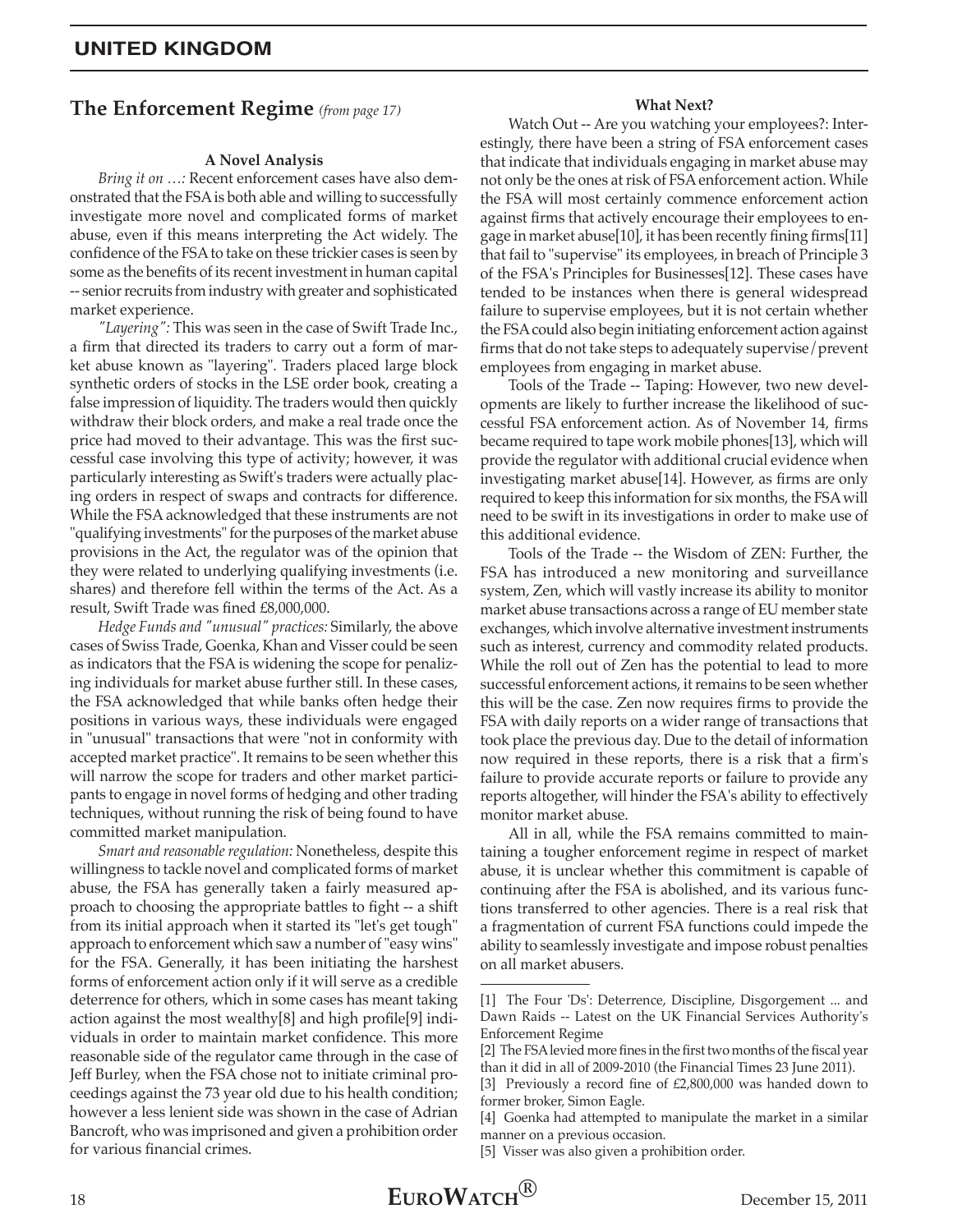# **United Kingdom**

[6] Goenka lived in Dubai. Visser appears to be Lithuanian, but it is not clear if he also lived in or worked in the UK

[7] Margaret Cole speaking to the Financial Times (23 June 2011). [8] Such as Goenka.

[9] Although not a market abuse case, this was demonstrated in the enforcement action involving Sir Ken Morrison, who was fined £210,000 after discount for breaching DTR notification requirements in respect of his shareholding and voting rights in WM Morrisons Supermarkets Plc. Despite Sir Morrison being a high profile individual, the FSA demonstrated that it was willing to impose harsh penalties on such prominent individuals and institutional investors in order to achieve credible deterrence.

[10] In the case of Bliss and Coppin, the FSA indicated that had their employer, Pacific Continental Securities not been in liquidation, it would have received a £3,000,000 fine due to the firm's systematic failure to have regard to regulatory and compliance requirements, and its failure to train staff in respect of the same.

[11] For instance Willis Limited was fined £6,895,000 for breaching Principle 3 when failing to supervise staff (e.g. via formal training), and have effective systems of controls to counter the risks of bribery and corruption. Fastmoney.co.uk Limited was also fined £28,000 for amongst other things, failing to ensure sales staff were competent in their sales roles, and received sufficient training, also in breach of Principle 3.

[12] Principle 3 requires firms to take reasonable care to organise and control its affairs responsibly and effectively, with adequate risk management systems.

[13] FSA Policy Statement 10/17: Taping of Mobile Phones – Feedback on CP10/7 and Final Rules.

[14] The importance of such evidence can be seen in the recent controversial US insider dealing case involving Raj Rajaratnam, a former hedge fund manager, whose successful prosecution (and subsequent 11 year imprisonment) was partly secured as a result of extensive phone tapping operations.

# **UK High Pay Commission Publishes Final Report on 'Excessive' Executive Pay**

By Sean Geraghty, Georgina Rowley, Charles Wynn-Evans and Jessica O'Gorman (Dechert LLP)

*"There's a crisis at the top of British business and it is deeply corrosive to our economy. When pay for senior executives is set behind closed doors, it does not reflect company success and is fuelling massive inequality. It represents a deep malaise at the very top of our society." – Deborah Hargreaves, High Pay Commission Chair*

The independent High Pay Commission (the "HPC"), a nongovernmental interest group established by Compass, concluded its final report on executive pay on November 22, 2011. The report followed a year-long inquiry into high pay and boardroom pay across the public and private sectors in the UK, focusing in particular on executive pay in listed companies (and other publicly quoted companies). In the report, the HPC sets out its analysis and commentary on recent executive pay inflation, in addition to 12 recommendations for reforms to corporate governance and disclosure requirements (including proposals to amend the UK Corporate Governance Code (the "Code")).

Sean Geraghty is a Partner in Dechert's London office. His experience includes mergers and acquisitions (both public and private, for corporate clients and private equity clients), IPOs (on the Official List, AIM and overseas), secondary offerings, joint ventures and general corporate matters. (sean.geraghty@ dechert.com) Charles Wynn-Evans, Partner and Head of Dechert's employment practice in London, focuses on all contentious and non-contentious employment-related matters. (charles.wynn-evans@dechert.com) Georgina Rowley deals with a wide range of employment related disputes including litigation in the Employment Tribunal, County Court and High Court. (georgina.rowley@dechert.com) Jessica O'Gorman has considerable experience advising with regard to mergers and acquisitions, joint ventures, public offerings and general corporate matters. (jessica.ogorman@dechert.com)

The HPC inquiry makes similar recommendations to proposals raised in a recent discussion paper entitled "*Executive Remuneration*" published on September 19, 2011 by the Department for Business, Innovation and Skills (BIS) which addressed issues surrounding executive pay (the "BIS Discussion Paper"). The BIS Discussion Paper invited feedback on these issues by November 25, 2011.

### **Key Findings**

The HPC reported that the average wages in the UK have increased 300 percent in the last 30 years, whereas "stratospheric" pay increases to top executives have soared by more than 4,000 percent in that period, undermining productivity and "damaging" trust in British business.The report also pointed out that John Varley, Barclays' top executive in 2010, earned £4.36m last year, constituting 169 times the earning of an average British worker, whereas in 1980 top pay at Barclays was only 13 times the national average.

The HPC report concluded that pay packages have become increasingly complex, damaging relations with shareholders and creating confusion, and it calls for "a radical simplification of executive pay" and additional solutions based on the key principles of transparency, accountability and fairness.

Key Recommendations for the UK Corporate Governance Code

The independent report recommended the following amendments to the Code:

• Simp lification of executive pay: executives should be paid a basic salary, with remuneration committees awarding one additional performance-related element only where absolutely necessary.

*UK High Pay,* continued on page 20